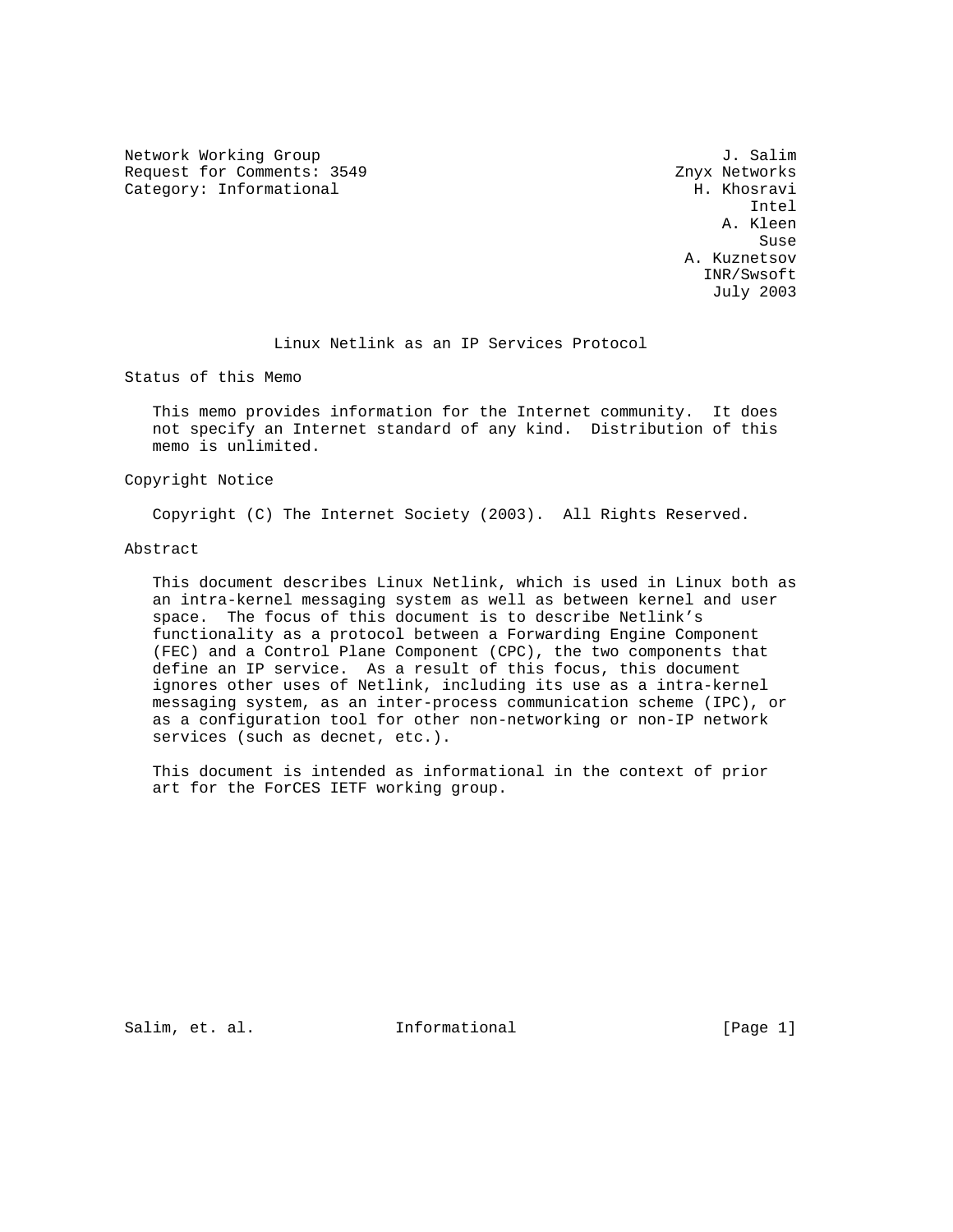|  | Table of Contents |
|--|-------------------|
|  |                   |

| 1 <sub>1</sub> |                                                          | 2              |
|----------------|----------------------------------------------------------|----------------|
|                |                                                          | $\overline{3}$ |
|                | Control Plane Components (CPCs)<br>1, 1, 1.              | $\overline{3}$ |
|                | Forwarding Engine Components (FECs)<br>1.1.2.            | $\overline{3}$ |
|                | IP Services<br>1.1.3.                                    | 5              |
| 2.             |                                                          | $\overline{7}$ |
|                | 2.1. Netlink Logical Model                               | 8              |
|                |                                                          | 9              |
|                |                                                          | $\mathsf{Q}$   |
|                |                                                          |                |
|                | 2.3.2. Netlink Message Header 10                         |                |
|                | FE System Services' Templates 13<br>2.3.3.               |                |
| 3.             | Currently Defined Netlink IP Services 16                 |                |
|                | 3.1. IP Service NETLINK ROUTE 16                         |                |
|                | Network Route Service Module 16<br>3.1.1.                |                |
|                | Neighbor Setup Service Module 20<br>3.1.2.               |                |
|                | Traffic Control Service 21<br>3.1.3.                     |                |
|                | 3.2. IP Service NETLINK FIREWALL 23                      |                |
|                | 3.3. IP Service NETLINK ARPD 27                          |                |
| 4.             |                                                          |                |
|                |                                                          |                |
|                |                                                          |                |
| 5.             |                                                          |                |
| б.             |                                                          |                |
|                | Sample Service Hierarchy  29<br>Appendix 1:              |                |
|                | Sample Protocol for the Foo IP Service 30<br>Appendix 2: |                |
|                | Appendix 2a: Interacting with Other IP services 30       |                |
|                | Appendix 3:                                              |                |
|                |                                                          |                |
|                |                                                          |                |

#### 1. Introduction

 The concept of IP Service control-forwarding separation was first introduced in the early 1990s by the BSD 4.4 routing sockets [9]. The focus at that time was a simple  $IP(v4)$  forwarding service and how the CPC, either via a command line configuration tool or a dynamic route daemon, could control forwarding tables for that IPv4 forwarding service.

 The IP world has evolved considerably since those days. Linux Netlink, when observed from a service provisioning and management point of view, takes routing sockets one step further by breaking the barrier of focus around IPv4 forwarding. Since the Linux 2.1 kernel, Netlink has been providing the IP service abstraction to a few services other than the classical RFC 1812 IPv4 forwarding.

Salim, et. al. 1nformational 1999 [Page 2]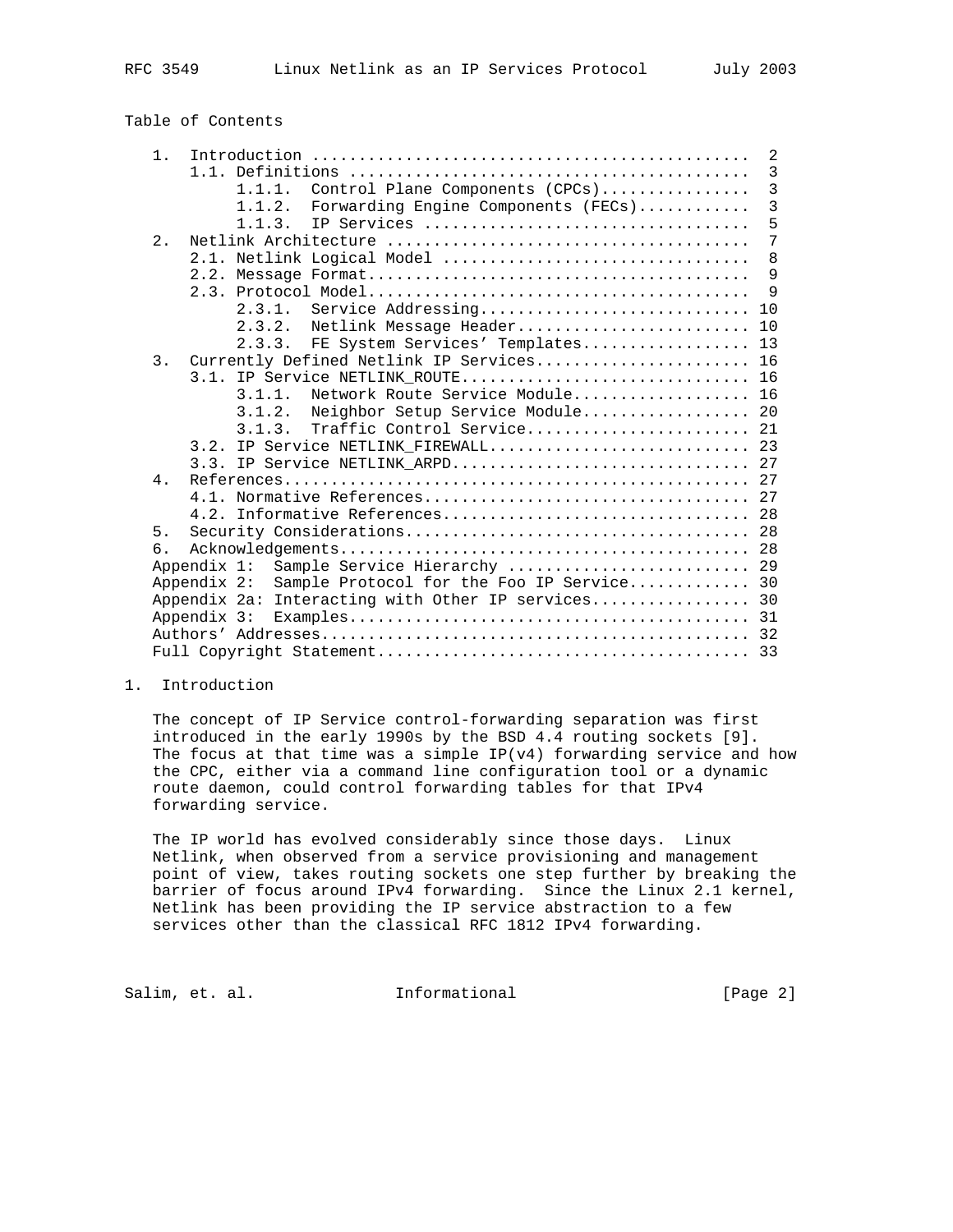The motivation for this document is not to list every possible service for which Netlink is applied. In fact, we leave out a lot of services (multicast routing, tunneling, policy routing, etc). Neither is this document intended to be a tutorial on Netlink. The idea is to explain the overall Netlink view with a special focus on the mandatory building blocks within the ForCES charter (i.e., IPv4 and QoS). This document also serves to capture prior art to many mechanisms that are useful within the context of ForCES. The text is limited to a subset of what is available in kernel 2.4.6, the newest kernel when this document was first written. It is also limited to IPv4 functionality.

 We first give some concept definitions and then describe how Netlink fits in.

## 1.1. Definitions

 A Control Plane (CP) is an execution environment that may have several sub-components, which we refer to as CPCs. Each CPC provides control for a different IP service being executed by a Forwarding Engine (FE) component. This relationship means that there might be several CPCs on a physical CP, if it is controlling several IP services. In essence, the cohesion between a CP component and an FE component is the service abstraction.

### 1.1.1. Control Plane Components (CPCs)

 Control Plane Components encompass signalling protocols, with diversity ranging from dynamic routing protocols, such as OSPF [5], to tag distribution protocols, such as CR-LDP [7]. Classical management protocols and activities also fall under this category. These include SNMP [6], COPS [4], and proprietary CLI/GUI configuration mechanisms. The purpose of the control plane is to provide an execution environment for the above-mentioned activities with the ultimate goal being to configure and manage the second Network Element (NE) component: the FE. The result of the configuration defines the way that packets traversing the FE are treated.

### 1.1.2. Forwarding Engine Components (FECs)

 The FE is the entity of the NE that incoming packets (from the network into the NE) first encounter.

 The FE's service-specific component massages the packet to provide it with a treatment to achieve an IP service, as defined by the Control Plane Components for that IP service. Different services will utilize different FECs. Service modules may be chained to achieve a

Salim, et. al. 10 Informational 1999 [Page 3]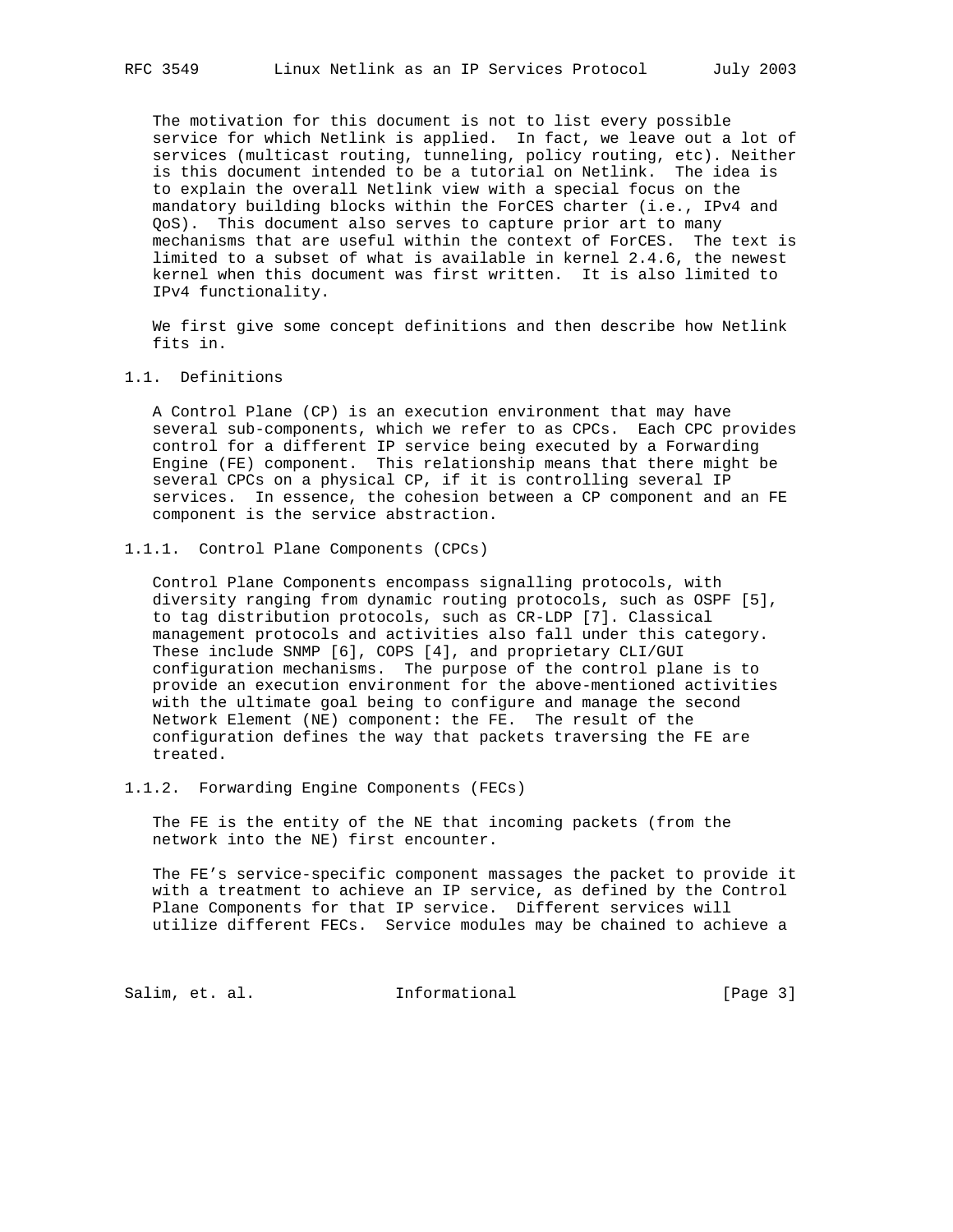more complex service (refer to the Linux FE model, described later). When built for providing a specific service, the FE service component will adhere to a forwarding model.

1.1.2.1. Linux IP Forwarding Engine Model



 The figure above shows the Linux FE model per device. The only mandatory part of the datapath is the Forwarding module, which is RFC 1812 conformant. The different Firewall (FW), Ingress Traffic Control, and Egress Traffic Control building blocks are not mandatory in the datapath and may even be used to bypass the RFC 1812 module. These modules are shown as simple blocks in the datapath but, in fact, could be multiple cascaded, independent submodules within the indicated blocks. More information can be found at [10] and [11].

 Packets arriving at the ingress device first pass through a firewall module. Packets may be dropped, munged, etc., by the firewall module. The incoming packet, depending on set policy, may then be passed via an Ingress Traffic Control module. Metering and policing activities are contained within the Ingress TC module. Packets may be dropped, depending on metering results and policing policies, at this module. Next, the packet is subjected to the only non-optional module, the RFC 1812-conformant Forwarding module. The packet may be dropped if it is nonconformant (to the many RFCs complementing 1812 and 1122). This module is a juncture point at which packets destined to the forwarding NE may be sent up to the host stack.

Salim, et. al. 10. Informational 1.1 [Page 4]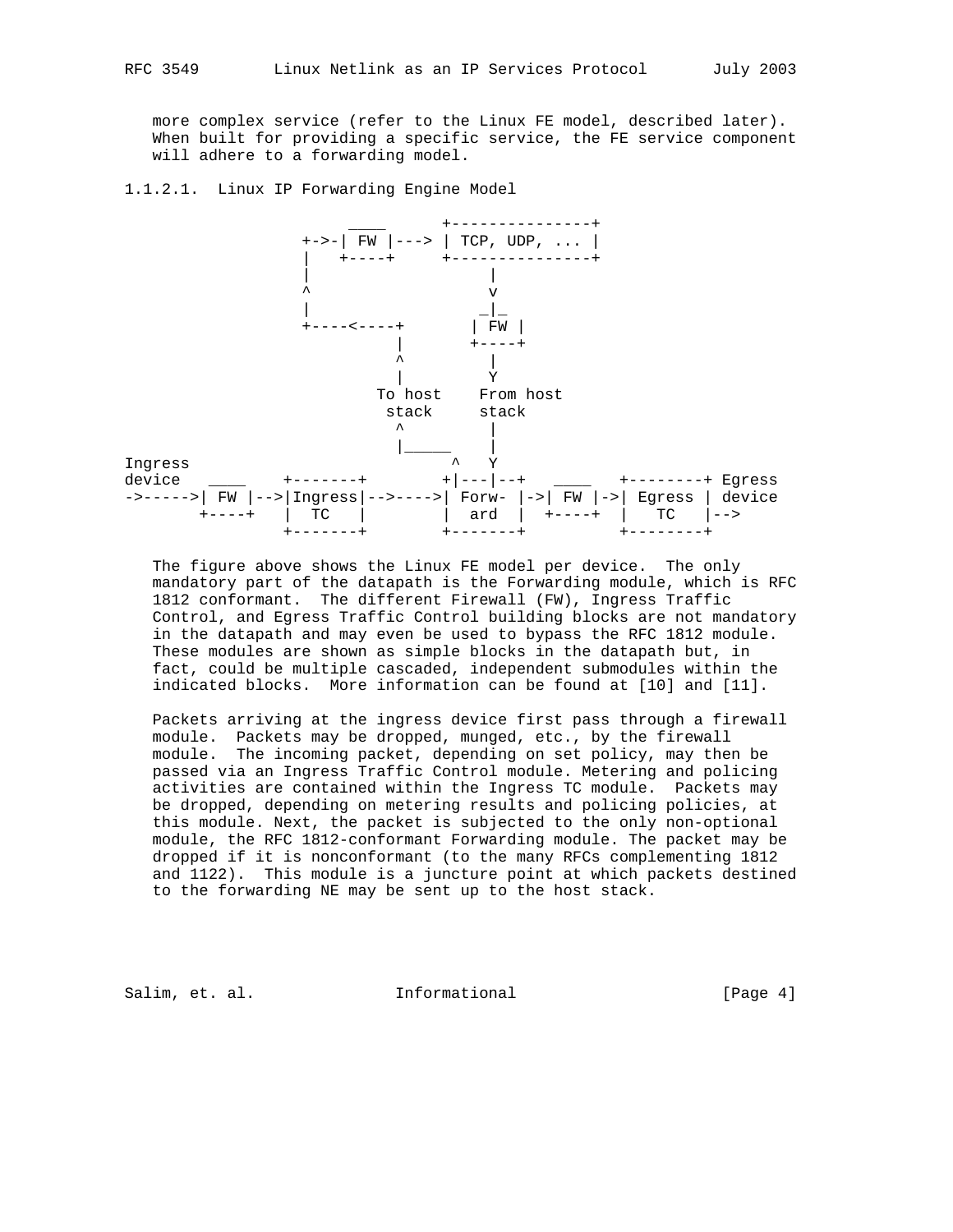Packets that are not for the NE may further traverse a policy routing submodule (within the forwarding module), if so provisioned. Another firewall module is walked next. The firewall module can drop or munge/transform packets, depending on the configured sub-modules encountered and their policies. If all goes well, the Egress TC module is accessed next.

 The Egress TC may drop packets for policing, scheduling, congestion control, or rate control reasons. Egress queues exist at this point and any of the drops or delays may happen before or after the packet is queued. All is dependent on configured module algorithms and policies.

### 1.1.3. IP Services

 An IP service is the treatment of an IP packet within the NE. This treatment is provided by a combination of both the CPC and the FEC.

 The time span of the service is from the moment when the packet arrives at the NE to the moment that it departs. In essence, an IP service in this context is a Per-Hop Behavior. CP components running on NEs define the end-to-end path control for a service by running control/signaling protocol/management-applications. These distributed CPCs unify the end-to-end view of the IP service. As noted above, these CP components then define the behavior of the FE (and therefore the NE) for a described packet.

 A simple example of an IP service is the classical IPv4 Forwarding. In this case, control components, such as routing protocols (OSPF, RIP, etc.) and proprietary CLI/GUI configurations, modify the FE's forwarding tables in order to offer the simple service of forwarding packets to the next hop. Traditionally, NEs offering this simple service are known as routers.

Salim, et. al. **Informational** [Page 5]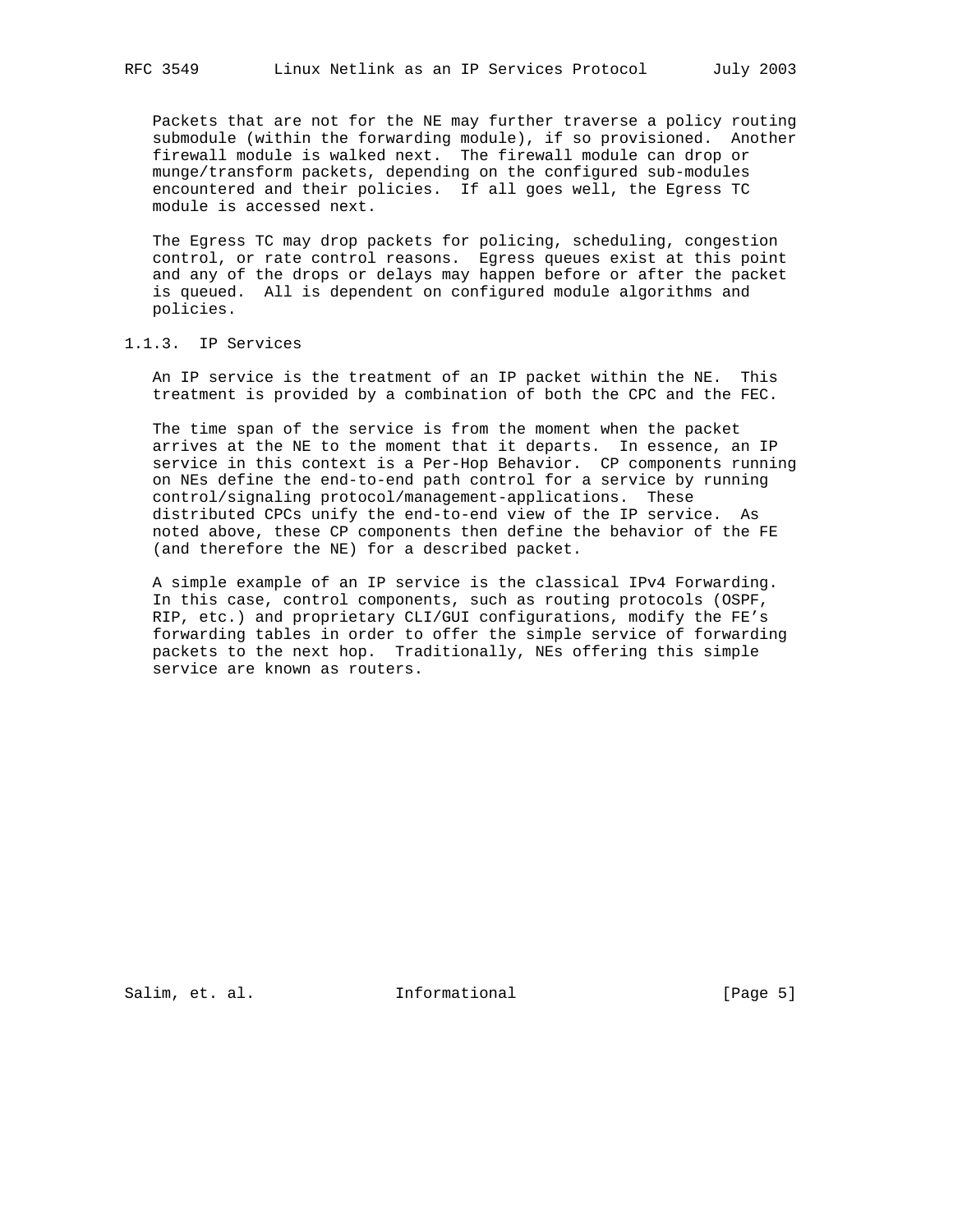In the diagram below, we show a simple FE<->CP setup to provide an example of the classical IPv4 service with an extension to do some basic QoS egress scheduling and illustrate how the setup fits in this described model.



 The above diagram illustrates ospfd, an OSPF protocol control daemon, and a COPS Policy Enforcement Point (PEP) as distinct CPCs. The IPv4 FE component includes the IPv4 Forwarding service module as well as the Egress Scheduling service module. Another service might add a policy forwarder between the IPv4 forwarder and the QoS egress scheduler. A simpler classical service would have constituted only the IPv4 forwarder.

 Over the years, it has become important to add additional services to routers to meet emerging requirements. More complex services extending classical forwarding have been added and standardized. These newer services might go beyond the layer 3 contents of the packet header. However, the name "router", although a misnomer, is still used to describe these NEs. Services (which may look beyond

Salim, et. al. 10. Informational 1. [Page 6]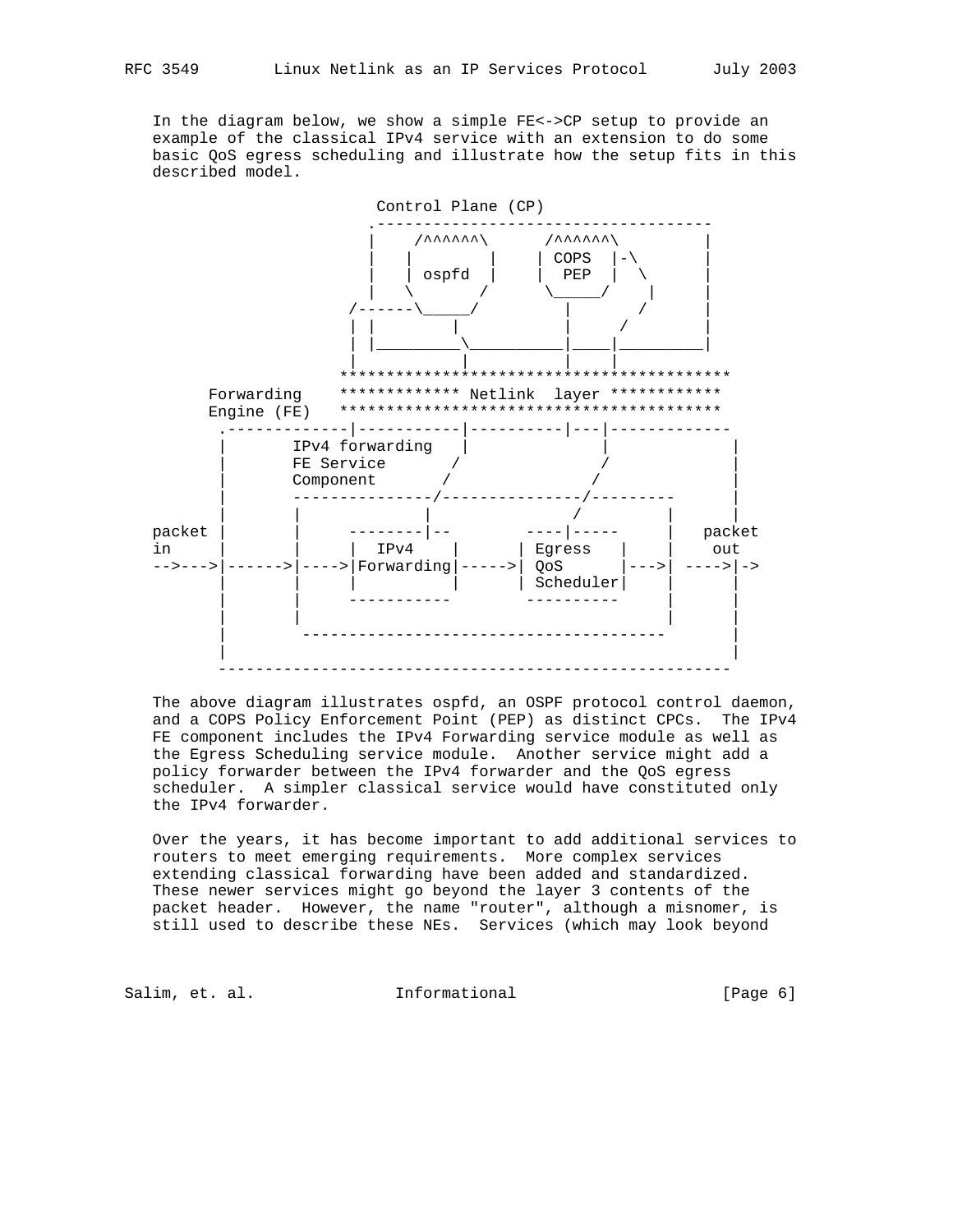the classical L3 service headers) include firewalling, QoS in Diffserv and RSVP, NAT, policy based routing, etc. Newer control protocols or management activities are introduced with these new services.

 One extreme definition of a IP service is something for which a service provider would be able to charge.

2. Netlink Architecture

Control of IP service components is defined by using templates.

 The FEC and CPC participate to deliver the IP service by communicating using these templates. The FEC might continuously get updates from the Control Plane Component on how to operate the service (e.g., for v4 forwarding or for route additions or deletions).

 The interaction between the FEC and the CPC, in the Netlink context, defines a protocol. Netlink provides mechanisms for the CPC (residing in user space) and the FEC (residing in kernel space) to have their own protocol definition -- kernel space and user space just mean different protection domains. Therefore, a wire protocol is needed to communicate. The wire protocol is normally provided by some privileged service that is able to copy between multiple protection domains. We will refer to this service as the Netlink service. The Netlink service can also be encapsulated in a different transport layer, if the CPC executes on a different node than the FEC. The FEC and CPC, using Netlink mechanisms, may choose to define a reliable protocol between each other. By default, however, Netlink provides an unreliable communication.

 Note that the FEC and CPC can both live in the same memory protection domain and use the connect() system call to create a path to the peer and talk to each other. We will not discuss this mechanism further other than to say that it is available. Throughout this document, we will refer interchangeably to the FEC to mean kernel space and the CPC to mean user space. This denomination is not meant, however, to restrict the two components to these protection domains or to the same compute node.

 Note: Netlink allows participation in IP services by both service components.

Salim, et. al. 10 Informational 1999 [Page 7]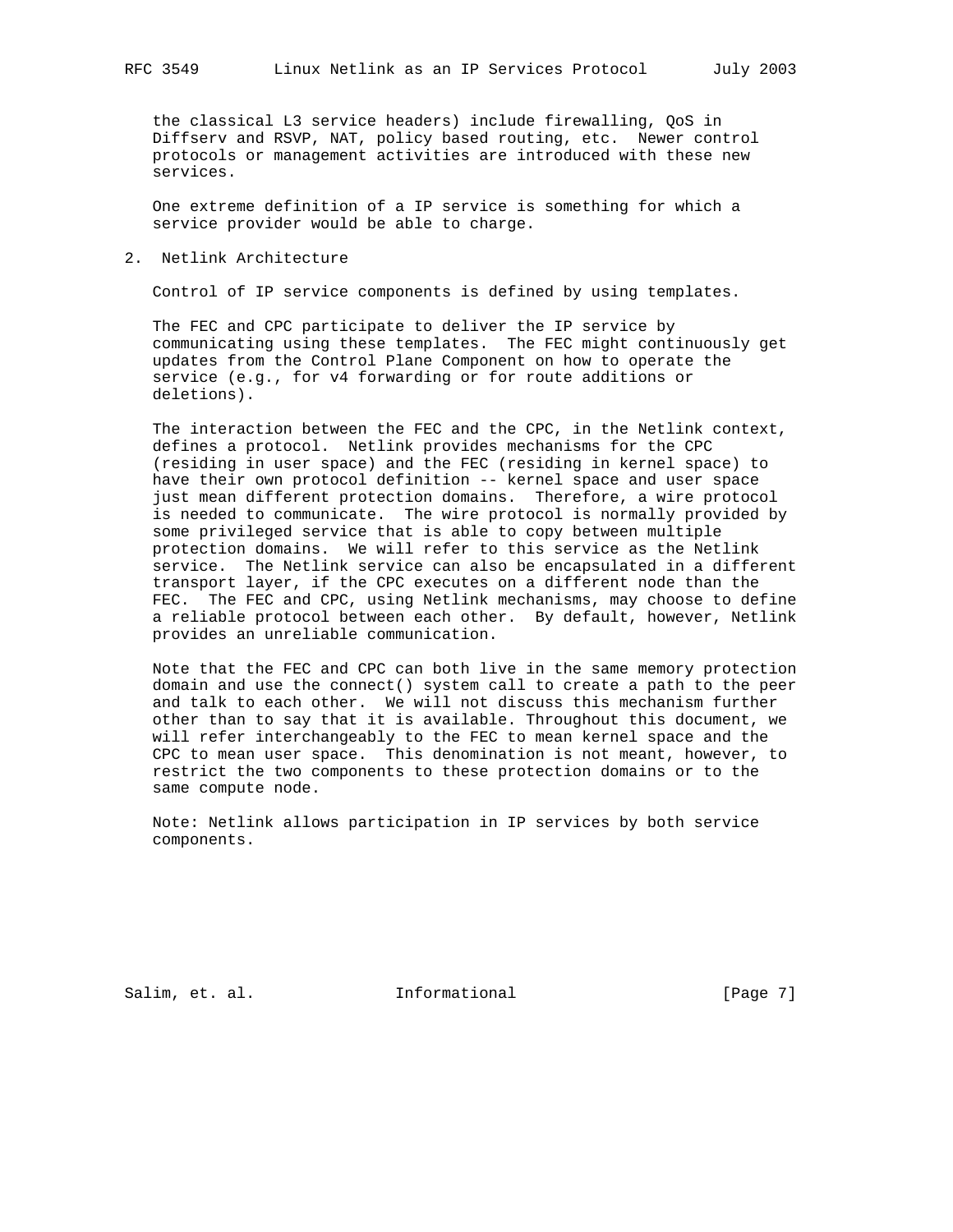# 2.1. Netlink Logical Model

 In the diagram below we show a simple FEC<->CPC logical relationship. We use the IPv4 forwarding FEC (NETLINK ROUTE, which is discussed further below) as an example.



 Netlink logically models FECs and CPCs in the form of nodes interconnected to each other via a broadcast wire.

 The wire is specific to a service. The example above shows the broadcast wire belonging to the extended IPv4 forwarding service.

 Nodes (CPCs or FECs as illustrated above) connect to the wire and register to receive specific messages. CPCs may connect to multiple wires if it helps them to control the service better. All nodes (CPCs and FECs) dump packets on the broadcast wire. Packets can be discarded by the wire if they are malformed or not specifically formatted for the wire. Dropped packets are not seen by any of the nodes. The Netlink service may signal an error to the sender if it detects a malformatted Netlink packet.

Salim, et. al. 10. Informational 1. [Page 8]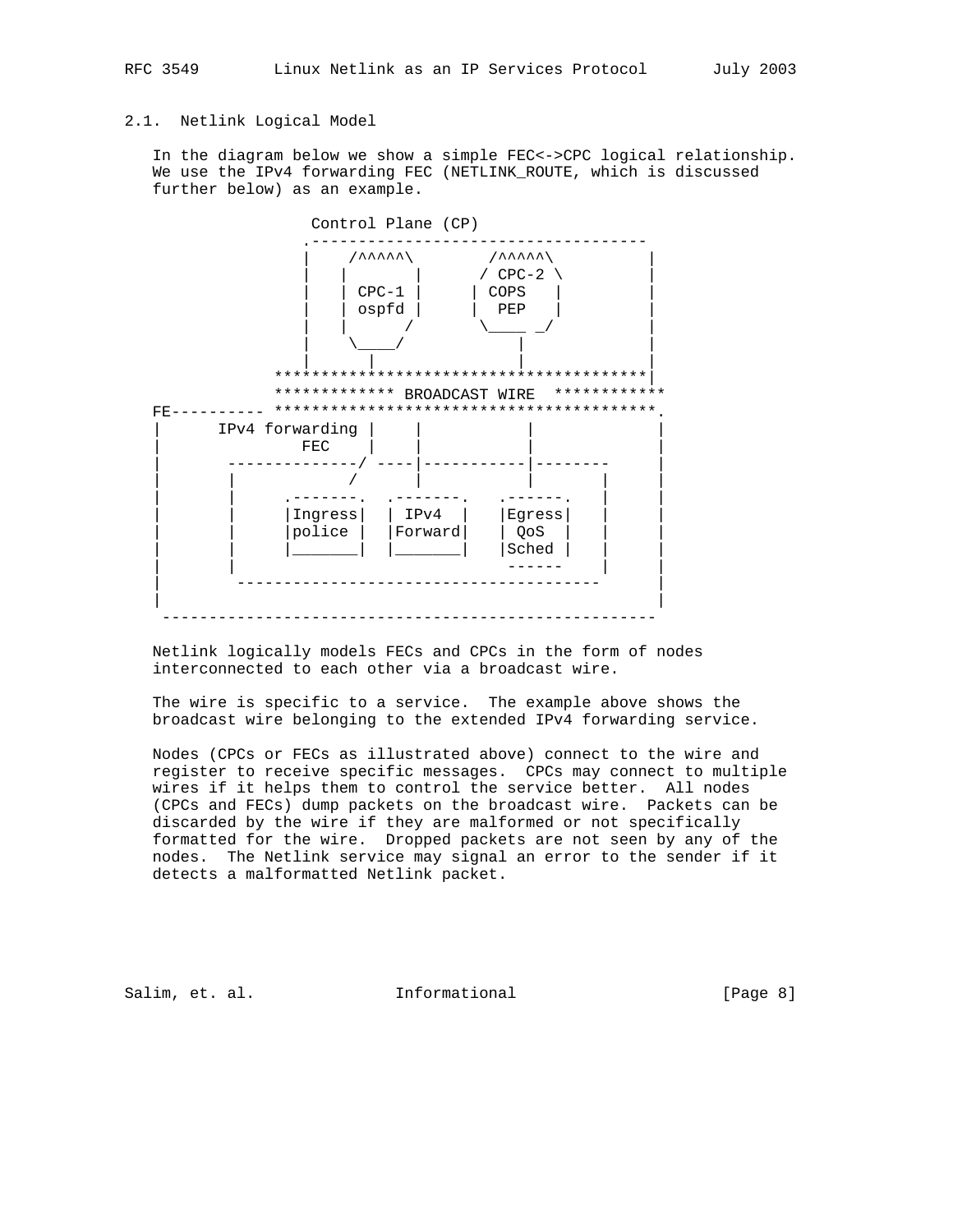Packets sent on the wire can be broadcast, multicast, or unicast. FECs or CPCs register for specific messages of interest for processing or just monitoring purposes.

Appendices 1 and 2 have a high level overview of this interaction.

#### 2.2. Message Format

 There are three levels to a Netlink message: The general Netlink message header, the IP service specific template, and the IP service specific data.

0  $1$  2 3 0 1 2 3 4 5 6 7 8 9 0 1 2 3 4 5 6 7 8 9 0 1 2 3 4 5 6 7 8 9 0 1 +-+-+-+-+-+-+-+-+-+-+-+-+-+-+-+-+-+-+-+-+-+-+-+-+-+-+-+-+-+-+-+-+ | | Netlink message header | | +-+-+-+-+-+-+-+-+-+-+-+-+-+-+-+-+-+-+-+-+-+-+-+-+-+-+-+-+-+-+-+-+ | | IP Service Template | | +-+-+-+-+-+-+-+-+-+-+-+-+-+-+-+-+-+-+-+-+-+-+-+-+-+-+-+-+-+-+-+-+ | | IP Service specific data in TLVs | | +-+-+-+-+-+-+-+-+-+-+-+-+-+-+-+-+-+-+-+-+-+-+-+-+-+-+-+-+-+-+-+-+

 The Netlink message is used to communicate between the FEC and CPC for parameterization of the FECs, asynchronous event notification of FEC events to the CPCs, and statistics querying/gathering (typically by a CPC).

 The Netlink message header is generic for all services, whereas the IP Service Template header is specific to a service. Each IP Service then carries parameterization data (CPC->FEC direction) or response (FEC->CPC direction). These parameterizations are in TLV (Type- Length-Value) format and are unique to the service.

 The different parts of the netlink message are discussed in the following sections.

2.3. Protocol Model

 This section expands on how Netlink provides the mechanism for service-oriented FEC and CPC interaction.

Salim, et. al. 10 Informational 1999 [Page 9]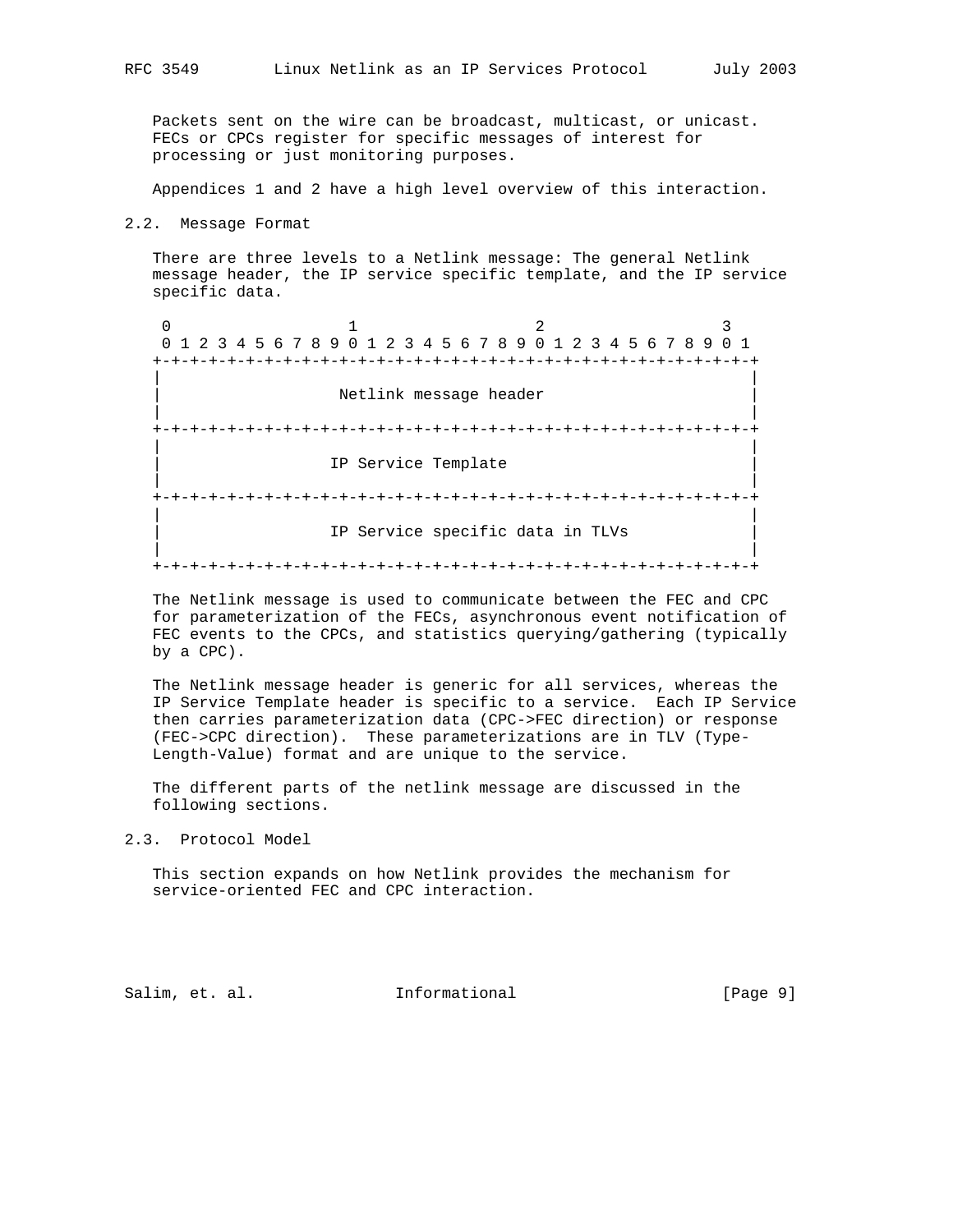## 2.3.1. Service Addressing

 Access is provided by first connecting to the service on the FE. The connection is achieved by making a socket() system call to the PF\_NETLINK domain. Each FEC is identified by a protocol number. One may open either SOCK\_RAW or SOCK\_DGRAM type sockets, although Netlink does not distinguish between the two. The socket connection provides the basis for the FE<->CP addressing.

 Connecting to a service is followed (at any point during the life of the connection) by either issuing a service-specific command (from the CPC to the FEC, mostly for configuration purposes), issuing a statistics-collection command, or subscribing/unsubscribing to service events. Closing the socket terminates the transaction. Refer to Appendices 1 and 2 for examples.

### 2.3.2. Netlink Message Header

 Netlink messages consist of a byte stream with one or multiple Netlink headers and an associated payload. If the payload is too big to fit into a single message it, can be split over multiple Netlink messages, collectively called a multipart message. For multipart messages, the first and all following headers have the NLM\_F\_MULTI Netlink header flag set, except for the last header which has the Netlink header type NLMSG\_DONE.

The Netlink message header is shown below.

| 0 1 2 3 4 5 6 7 8 9 0 1 2 3 4 5 6 7 8 9 0 1 2 3 4 5 6 7 8 9 |                 |  |  |  |  |      |  |  |  |  |  |                     |  |  |  |  |  |  |  |  |  |  |  |              |  |  |  |  |
|-------------------------------------------------------------|-----------------|--|--|--|--|------|--|--|--|--|--|---------------------|--|--|--|--|--|--|--|--|--|--|--|--------------|--|--|--|--|
|                                                             | +-+-+-+-+-+-+-+ |  |  |  |  |      |  |  |  |  |  |                     |  |  |  |  |  |  |  |  |  |  |  |              |  |  |  |  |
|                                                             | Length          |  |  |  |  |      |  |  |  |  |  |                     |  |  |  |  |  |  |  |  |  |  |  |              |  |  |  |  |
|                                                             |                 |  |  |  |  |      |  |  |  |  |  |                     |  |  |  |  |  |  |  |  |  |  |  |              |  |  |  |  |
|                                                             |                 |  |  |  |  | Type |  |  |  |  |  | Flags               |  |  |  |  |  |  |  |  |  |  |  |              |  |  |  |  |
|                                                             |                 |  |  |  |  |      |  |  |  |  |  |                     |  |  |  |  |  |  |  |  |  |  |  | -+-+-+-+-+-+ |  |  |  |  |
|                                                             |                 |  |  |  |  |      |  |  |  |  |  | Sequence Number     |  |  |  |  |  |  |  |  |  |  |  |              |  |  |  |  |
|                                                             |                 |  |  |  |  |      |  |  |  |  |  |                     |  |  |  |  |  |  |  |  |  |  |  |              |  |  |  |  |
|                                                             |                 |  |  |  |  |      |  |  |  |  |  | Process ID (PID)    |  |  |  |  |  |  |  |  |  |  |  |              |  |  |  |  |
|                                                             |                 |  |  |  |  |      |  |  |  |  |  | +-+-+-+-+-+-+-+-+-+ |  |  |  |  |  |  |  |  |  |  |  |              |  |  |  |  |

## Salim, et. al. **Informational** [Page 10]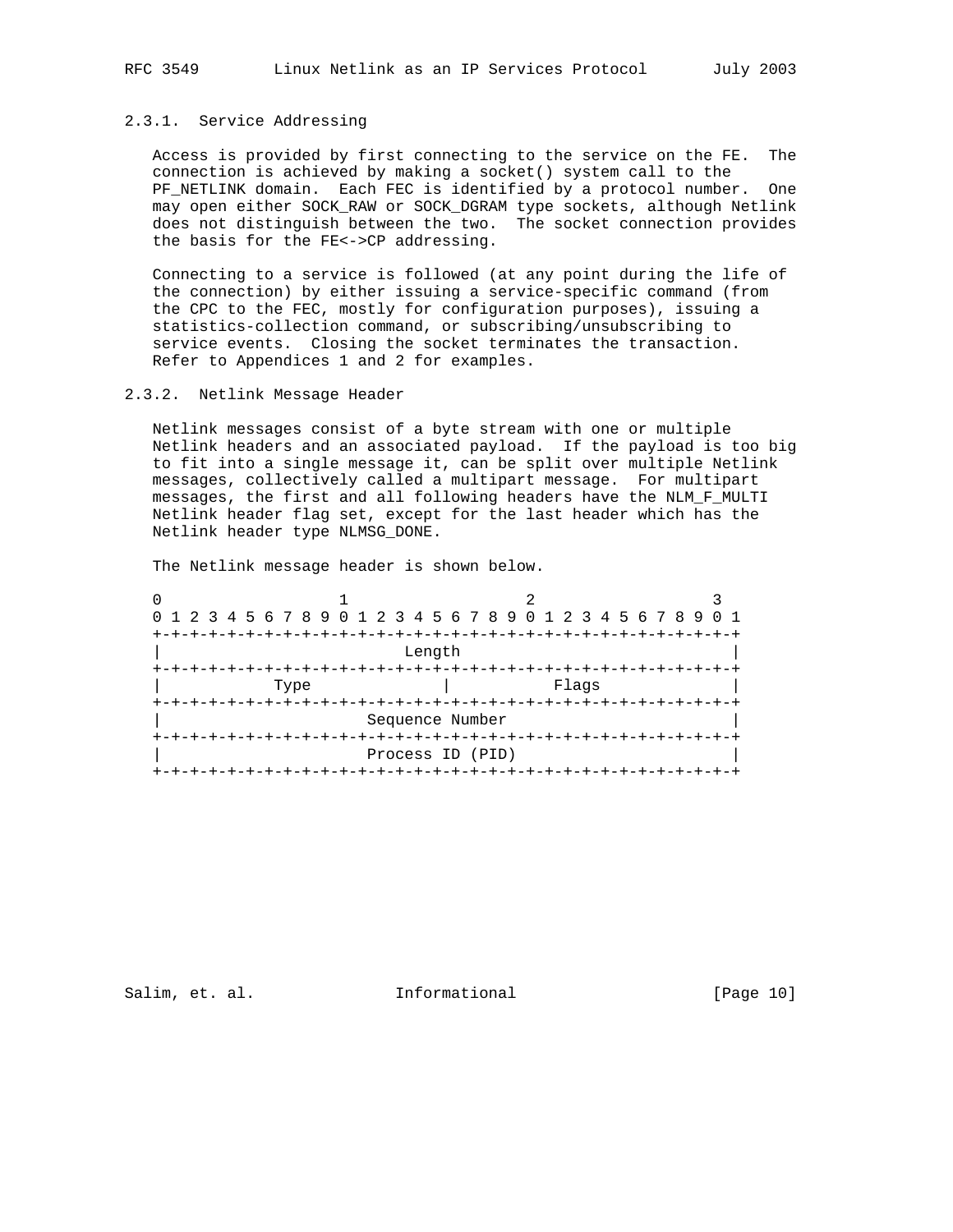The fields in the header are: Length: 32 bits The length of the message in bytes, including the header. Type: 16 bits This field describes the message content. It can be one of the standard message types: NLMSG\_NOOP Message is ignored. NLMSG\_ERROR The message signals an error and the payload contains a nlmsgerr structure. This can be looked at as a NACK and typically it is from FEC to CPC. NLMSG\_DONE Message terminates a multipart message. Individual IP services specify more message types, e.g., NETLINK\_ROUTE service specifies several types, such as RTM\_NEWLINK, RTM\_DELLINK, RTM\_GETLINK, RTM\_NEWADDR, RTM\_DELADDR, RTM\_NEWROUTE, RTM\_DELROUTE, etc. Flags: 16 bits The standard flag bits used in Netlink are NLM\_F\_REQUEST Must be set on all request messages (typically from user space to kernel space) NLM\_F\_MULTI Indicates the message is part of a multipart message terminated by NLMSG\_DONE NLM\_F\_ACK Request for an acknowledgment on success. Typical direction of request is from user space (CPC) to kernel space (FEC). NLM\_F\_ECHO Echo this request. Typical direction of request is from user space (CPC) to kernel space (FEC). Additional flag bits for GET requests on config information in the FEC. NLM\_F\_ROOT Return the complete table instead of a single entry. NLM\_F\_MATCH Return all entries matching criteria passed in message content. NLM\_F\_ATOMIC Return an atomic snapshot of the table being referenced. This may require special privileges because it has the potential to interrupt service in the FE for a longer time.

 Convenience macros for flag bits: NLM\_F\_DUMP This is NLM\_F\_ROOT or'ed with NLM\_F\_MATCH

Salim, et. al. 10. Informational 1.1 [Page 11]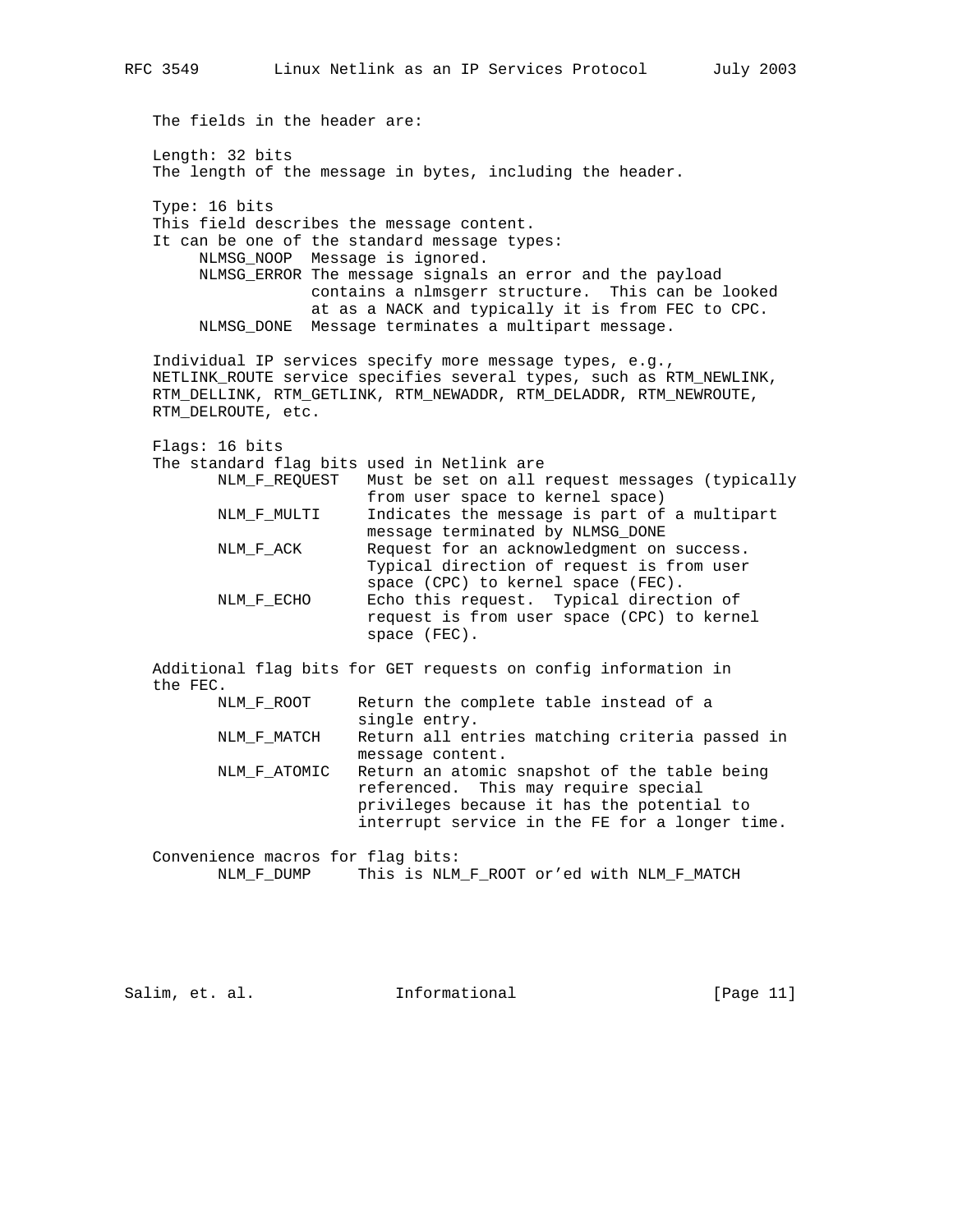Additional flag bits for NEW requests NLM\_F\_REPLACE Replace existing matching config object with this request. NLM F EXCL Don't replace the config object if it already exists. NLM\_F\_CREATE Create config object if it doesn't already exist. NLM\_F\_APPEND Add to the end of the object list.

 For those familiar with BSDish use of such operations in route sockets, the equivalent translations are:

- BSD ADD operation equates to NLM\_F\_CREATE or-ed with NLM\_F\_EXCL
- BSD CHANGE operation equates to NLM\_F\_REPLACE
- BSD Check operation equates to NLM F EXCL
- BSD APPEND equivalent is actually mapped to NLM\_F\_CREATE

 Sequence Number: 32 bits The sequence number of the message.

 Process ID (PID): 32 bits The PID of the process sending the message. The PID is used by the kernel to multiplex to the correct sockets. A PID of zero is used when sending messages to user space from the kernel.

### 2.3.2.1. Mechanisms for Creating Protocols

 One could create a reliable protocol between an FEC and a CPC by using the combination of sequence numbers, ACKs, and retransmit timers. Both sequence numbers and ACKs are provided by Netlink; timers are provided by Linux.

 One could create a heartbeat protocol between the FEC and CPC by using the ECHO flags and the NLMSG\_NOOP message.

Salim, et. al. **Informational** [Page 12]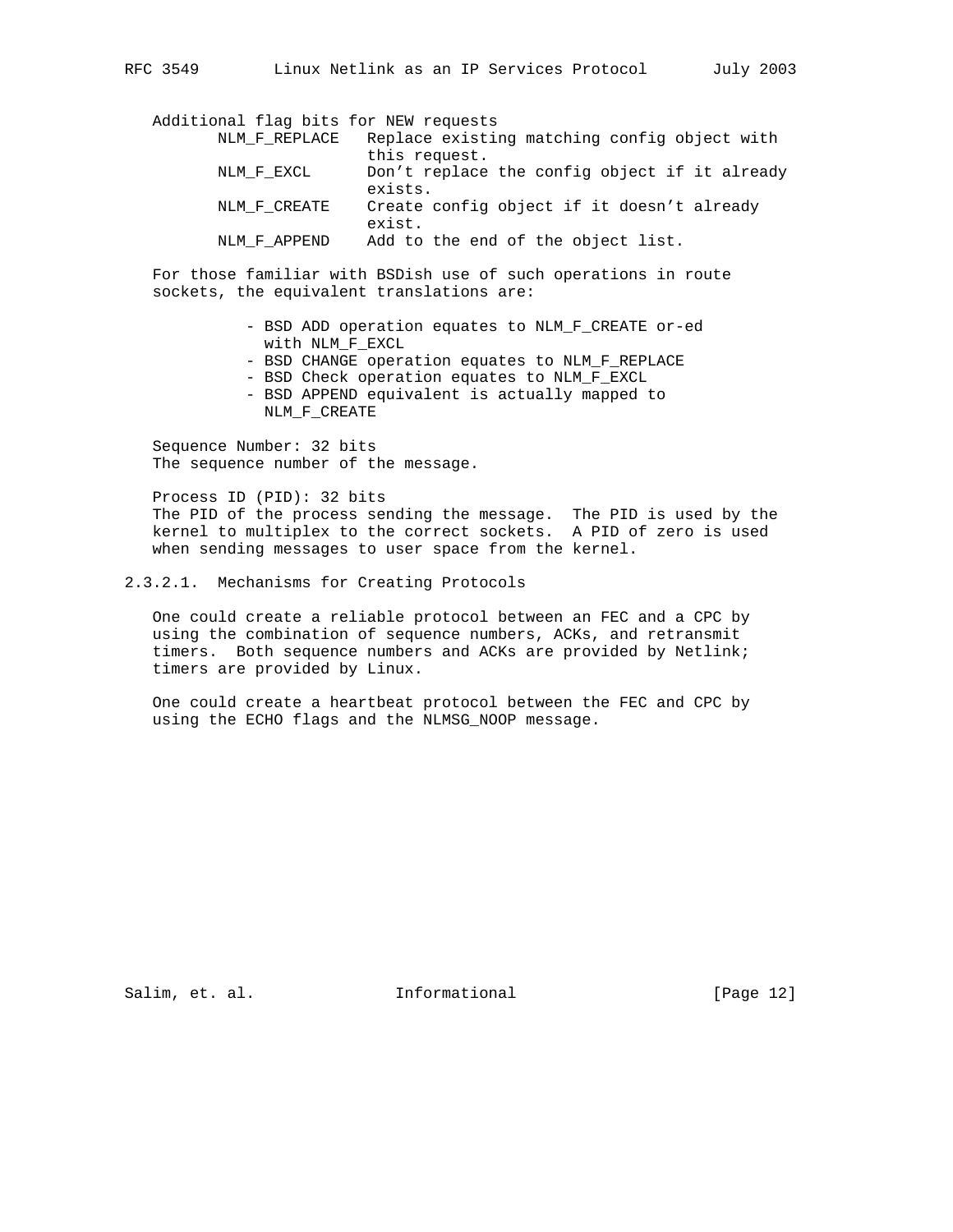# 2.3.2.2. The ACK Netlink Message

This message is actually used to denote both an ACK and a NACK. Typically, the direction is from FEC to CPC (in response to an ACK request message). However, the CPC should be able to send ACKs back to FEC when requested. The semantics for this are IP service specific.

0  $1$  2 3 0 1 2 3 4 5 6 7 8 9 0 1 2 3 4 5 6 7 8 9 0 1 2 3 4 5 6 7 8 9 0 1 +-+-+-+-+-+-+-+-+-+-+-+-+-+-+-+-+-+-+-+-+-+-+-+-+-+-+-+-+-+-+-+-+ Netlink message header | type = NLMSG\_ERROR | +-+-+-+-+-+-+-+-+-+-+-+-+-+-+-+-+-+-+-+-+-+-+-+-+-+-+-+-+-+-+-+-+ Error code +-+-+-+-+-+-+-+-+-+-+-+-+-+-+-+-+-+-+-+-+-+-+-+-+-+-+-+-+-+-+-+-+ OLD Netlink message header +-+-+-+-+-+-+-+-+-+-+-+-+-+-+-+-+-+-+-+-+-+-+-+-+-+-+-+-+-+-+-+-+

Error code: integer (typically 32 bits)

 An error code of zero indicates that the message is an ACK response. An ACK response message contains the original Netlink message header, which can be used to compare against (sent sequence numbers, etc).

 A non-zero error code message is equivalent to a Negative ACK (NACK). In such a situation, the Netlink data that was sent down to the kernel is returned appended to the original Netlink message header. An error code printable via the perror() is also set (not in the message header, rather in the executing environment state variable).

### 2.3.3. FE System Services' Templates

 These are services that are offered by the system for general use by other services. They include the ability to configure, gather statistics and listen to changes in shared resources. IP address management, link events, etc. fit here. We create this section for these services for logical separation, despite the fact that they are accessed via the NETLINK\_ROUTE FEC. The reason that they exist within NETLINK\_ROUTE is due to historical cruft: the BSD 4.4 Route Sockets implemented them as part of the IPv4 forwarding sockets.

Salim, et. al. 10. Informational [Page 13]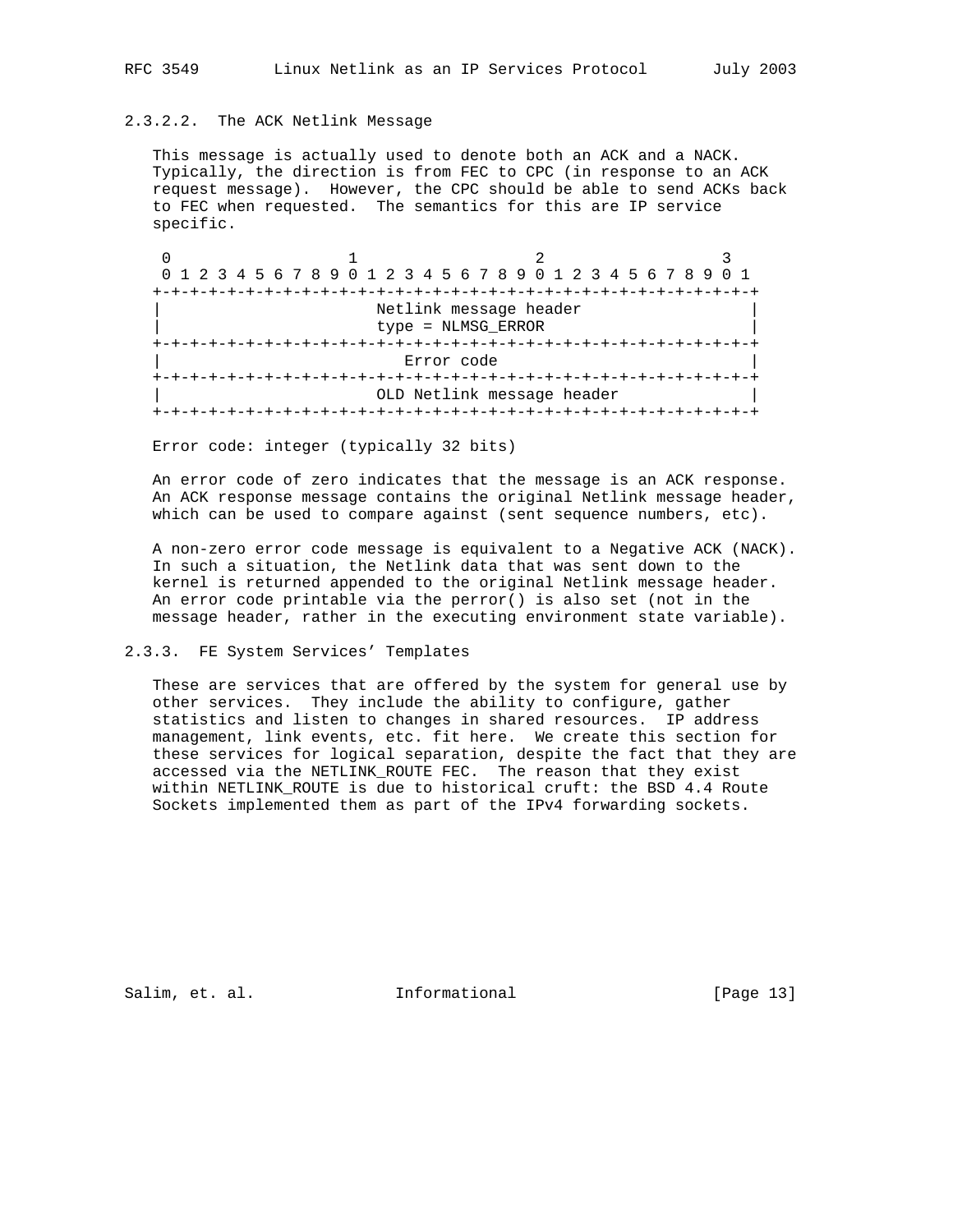## 2.3.3.1. Network Interface Service Module

 This service provides the ability to create, remove, or get information about a specific network interface. The network interface can be either physical or virtual and is network protocol independent (e.g., an x.25 interface can be defined via this message). The Interface service message template is shown below.

0  $1$  2 3 0 1 2 3 4 5 6 7 8 9 0 1 2 3 4 5 6 7 8 9 0 1 2 3 4 5 6 7 8 9 0 1 +-+-+-+-+-+-+-+-+-+-+-+-+-+-+-+-+-+-+-+-+-+-+-+-+-+-+-+-+-+-+-+-+ | Family | Reserved | Device Type | +-+-+-+-+-+-+-+-+-+-+-+-+-+-+-+-+-+-+-+-+-+-+-+-+-+-+-+-+-+-+-+-+ Interface Index +-+-+-+-+-+-+-+-+-+-+-+-+-+-+-+-+-+-+-+-+-+-+-+-+-+-+-+-+-+-+-+-+ Device Flags +-+-+-+-+-+-+-+-+-+-+-+-+-+-+-+-+-+-+-+-+-+-+-+-+-+-+-+-+-+-+-+-+ | Change Mask | +-+-+-+-+-+-+-+-+-+-+-+-+-+-+-+-+-+-+-+-+-+-+-+-+-+-+-+-+-+-+-+-+

 Family: 8 bits This is always set to AF\_UNSPEC.

 Device Type: 16 bits This defines the type of the link. The link could be Ethernet, a tunnel, etc. We are interested only in IPv4, although the link type is L3 protocol-independent.

 Interface Index: 32 bits Uniquely identifies interface.

Device Flags: 32 bits

| IFF UP          | Interface is administratively up.          |
|-----------------|--------------------------------------------|
| IFF BROADCAST   | Valid broadcast address set.               |
| IFF DEBUG       | Internal debugging flag.                   |
| IFF LOOPBACK    | Interface is a loopback interface.         |
| IFF POINTOPOINT | Interface is a point-to-point link.        |
| IFF RUNNING     | Interface is operationally up.             |
| IFF NOARP       | No ARP protocol needed for this interface. |
| IFF PROMISC     | Interface is in promiscuous mode.          |
| IFF NOTRAILERS  | Avoid use of trailers.                     |
| IFF ALLMULTI    | Receive all multicast packets.             |
| IFF MASTER      | Master of a load balancing bundle.         |
| IFF SLAVE       | Slave of a load balancing bundle.          |
| IFF MULTICAST   | Supports multicast.                        |
|                 |                                            |

Salim, et. al. 10. Informational [Page 14]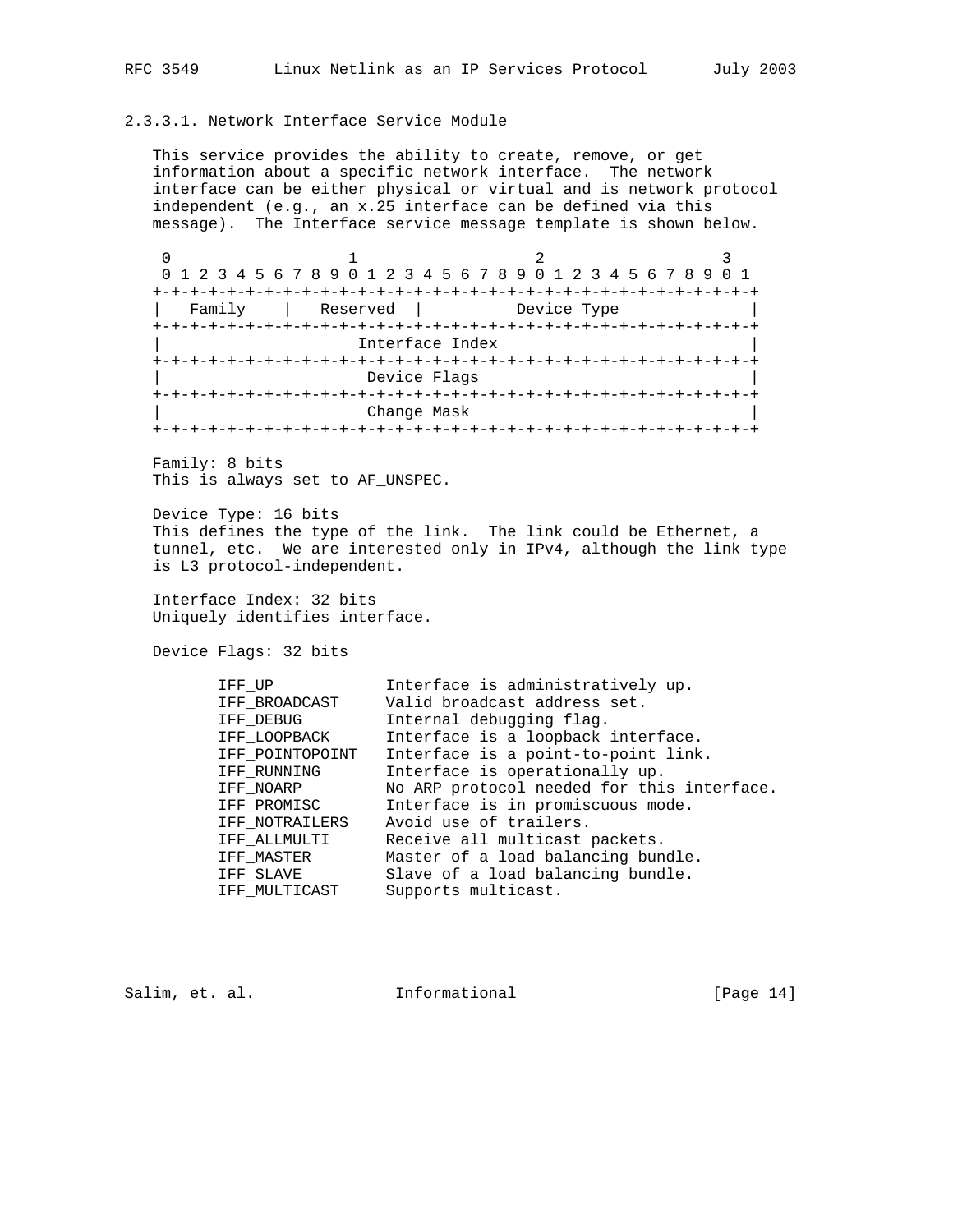| IFF PORTSEL<br>IFF AUTOMEDIA<br>IFF DYNAMIC | Is able to select media type via ifmap.<br>Auto media selection active.<br>Interface was dynamically created. |
|---------------------------------------------|---------------------------------------------------------------------------------------------------------------|
| Change Mask: 32 bits                        | Reserved for future use. Must be set to OXFFFFFFFFF.                                                          |
| Applicable attributes:                      |                                                                                                               |
| Attribute                                   | Description                                                                                                   |
| IFLA UNSPEC                                 | Unspecified.                                                                                                  |
| IFLA ADDRESS                                | Hardware address interface L2 address.                                                                        |
| IFLA BROADCAST                              | Hardware address L2 broadcast<br>address.                                                                     |
| IFLA IFNAME                                 | ASCII string device name.                                                                                     |
| IFLA MTU                                    | MTU of the device.                                                                                            |
| IFLA LINK                                   | ifindex of link to which this device<br>is bound.                                                             |
| IFLA ODISC                                  | ASCII string defining egress root<br>queuing discipline.                                                      |
| IFLA STATS                                  | Interface statistics.                                                                                         |
|                                             |                                                                                                               |

 Netlink message types specific to this service: RTM\_NEWLINK, RTM\_DELLINK, and RTM\_GETLINK

## 2.3.3.2. IP Address Service Module

 This service provides the ability to add, remove, or receive information about an IP address associated with an interface. The address provisioning service message template is shown below.

0  $1$  2 3 0 1 2 3 4 5 6 7 8 9 0 1 2 3 4 5 6 7 8 9 0 1 2 3 4 5 6 7 8 9 0 1 +-+-+-+-+-+-+-+-+-+-+-+-+-+-+-+-+-+-+-+-+-+-+-+-+-+-+-+-+-+-+-+ | Family | Length | Flags | Scope | +-+-+-+-+-+-+-+-+-+-+-+-+-+-+-+-+-+-+-+-+-+-+-+-+-+-+-+-+-+-+-+ Interface Index +-+-+-+-+-+-+-+-+-+-+-+-+-+-+-+-+-+-+-+-+-+-+-+-+-+-+-+-+-+-+-+

 Family: 8 bits Address Family: AF\_INET for IPv4; and AF\_INET6 for IPV6.

 Length: 8 bits The length of the address mask.

 Flags: 8 bits IFA\_F\_SECONDARY For secondary address (alias interface).

Salim, et. al. 1nformational [Page 15]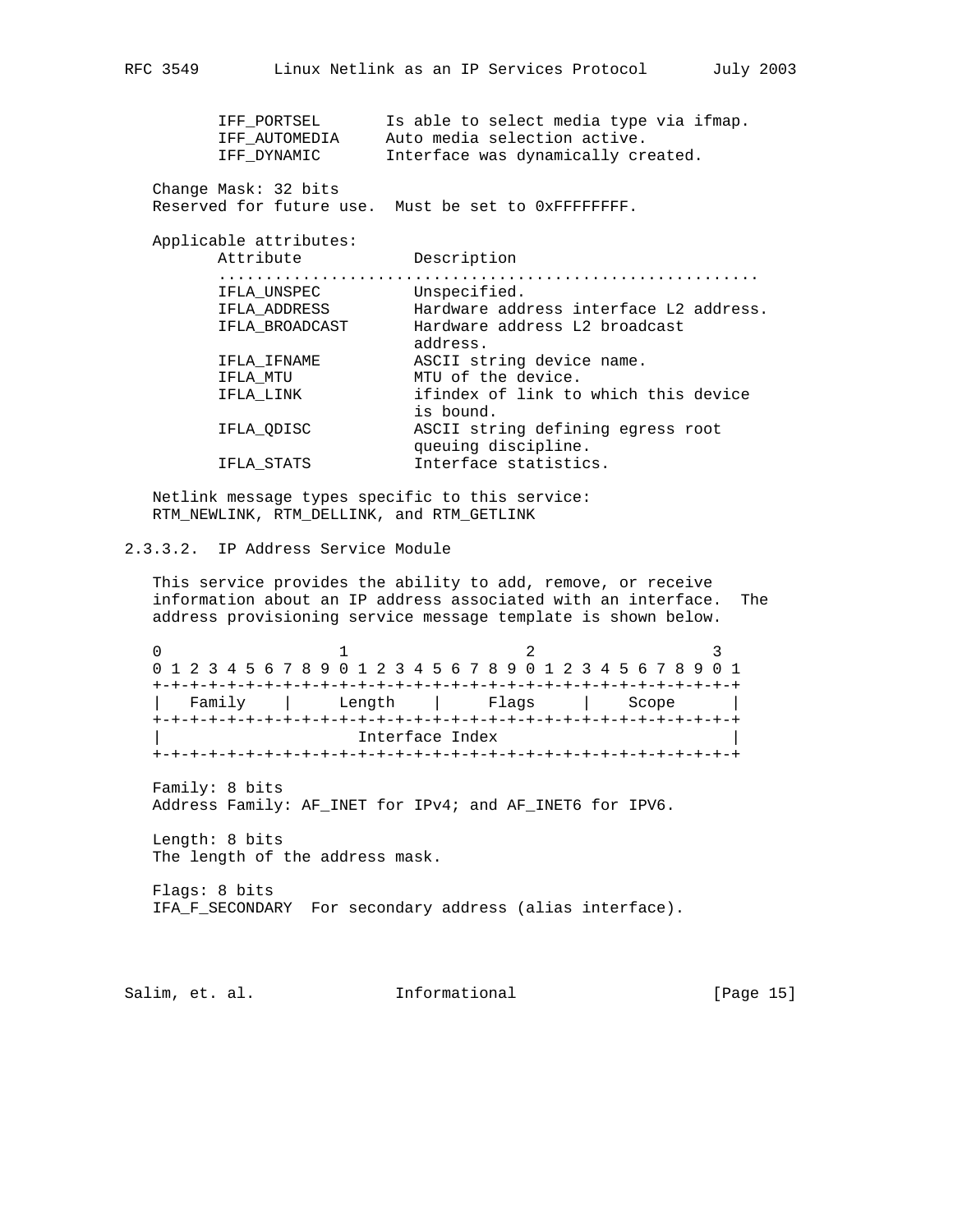IFA\_F\_PERMANENT For a permanent address set by the user. When this is not set, it means the address was dynamically created (e.g., by stateless autoconfiguration). IFA\_F\_DEPRECATED Defines deprecated (IPV4) address. IFA\_F\_TENTATIVE Defines tentative (IPV4) address (duplicate address detection is still in progress). Scope: 8 bits The address scope in which the address stays valid. SCOPE\_UNIVERSE: Global scope. SCOPE\_SITE (IPv6 only): Only valid within this site. SCOPE\_LINK: Valid only on this device. SCOPE\_HOST: Valid only on this host.

le attributes:

| Attribute     | Description                         |
|---------------|-------------------------------------|
| IFA UNSPEC    | Unspecified.                        |
| IFA_ADDRESS   | Raw protocol address of interface.  |
| IFA LOCAL     | Raw protocol local address.         |
| IFA LABEL     | ASCII string name of the interface. |
| IFA BROADCAST | Raw protocol broadcast address.     |
| IFA ANYCAST   | Raw protocol any cast address.      |
| IFA CACHEINFO | Cache address information.          |
|               |                                     |

 Netlink messages specific to this service: RTM\_NEWADDR, RTM\_DELADDR, and RTM\_GETADDR.

3. Currently Defined Netlink IP Services

 Although there are many other IP services defined that are using Netlink, as mentioned earlier, we will talk only about a handful of those integrated into kernel version 2.4.6. These are:

NETLINK\_ROUTE, NETLINK\_FIREWALL, and NETLINK\_ARPD.

3.1. IP Service NETLINK\_ROUTE

 This service allows CPCs to modify the IPv4 routing table in the Forwarding Engine. It can also be used by CPCs to receive routing updates, as well as to collect statistics.

3.1.1. Network Route Service Module

 This service provides the ability to create, remove or receive information about a network route. The service message template is shown below.

Salim, et. al. 10. Informational 1. [Page 16]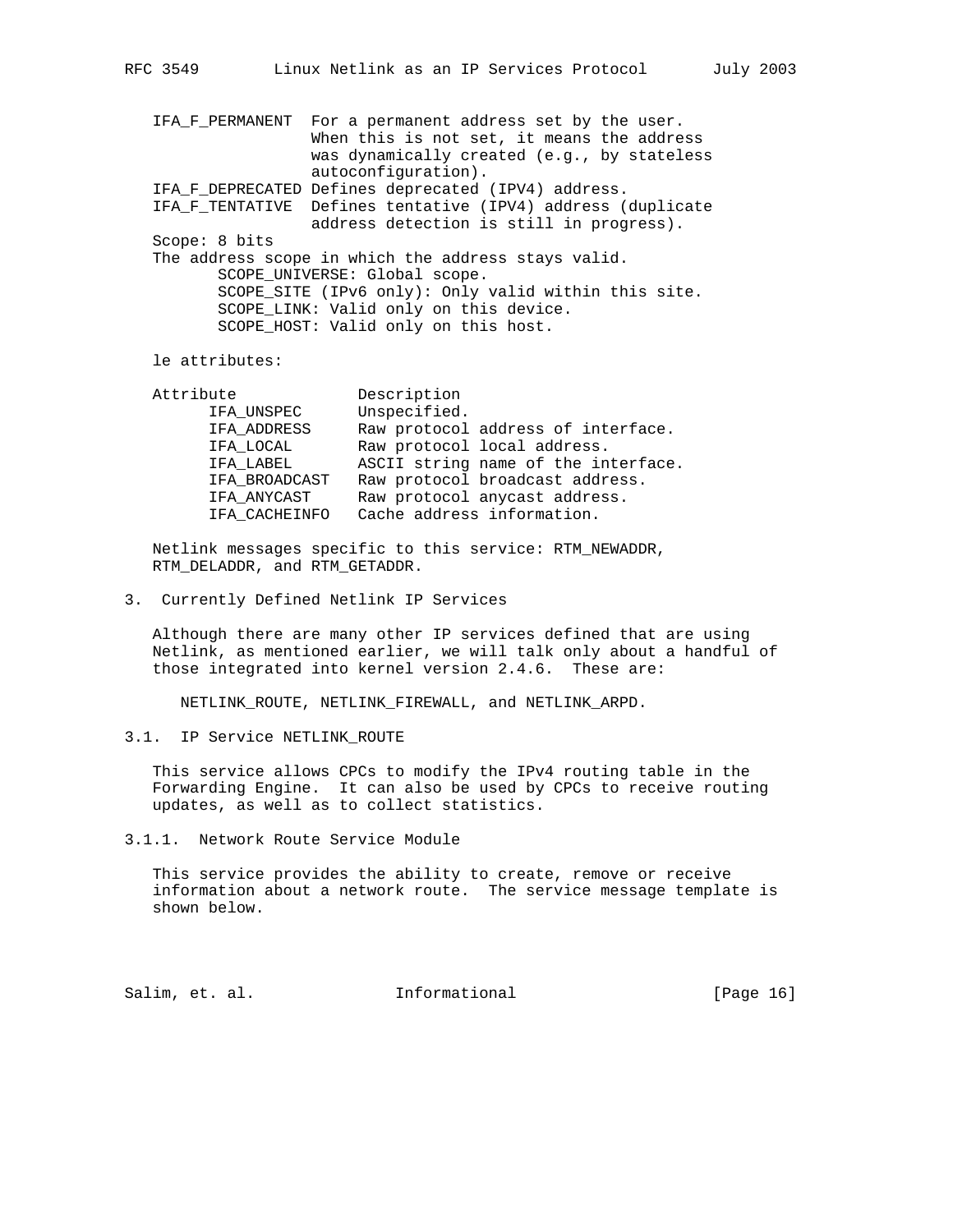0  $1$  2 3 0 1 2 3 4 5 6 7 8 9 0 1 2 3 4 5 6 7 8 9 0 1 2 3 4 5 6 7 8 9 0 1 +-+-+-+-+-+-+-+-+-+-+-+-+-+-+-+-+-+-+-+-+-+-+-+-+-+-+-+-+-+-+-+ | Family | Src length | Dest length | TOS | +-+-+-+-+-+-+-+-+-+-+-+-+-+-+-+-+-+-+-+-+-+-+-+-+-+-+-+-+-+-+-+ | Table ID | Protocol | Scope | Type | +-+-+-+-+-+-+-+-+-+-+-+-+-+-+-+-+-+-+-+-+-+-+-+-+-+-+-+-+-+-+-+ | Flags | +-+-+-+-+-+-+-+-+-+-+-+-+-+-+-+-+-+-+-+-+-+-+-+-+-+-+-+-+-+-+-+ Family: 8 bits Address Family: AF\_INET for IPv4; and AF\_INET6 for IPV6. Src length: 8 bits Prefix length of source IP address. Dest length: 8 bits Prefix length of destination IP address. TOS: 8 bits The 8-bit TOS (should be deprecated to make room for DSCP). Table ID: 8 bits Table identifier. Up to 255 route tables are supported. RT\_TABLE\_UNSPEC An unspecified routing table. RT\_TABLE\_DEFAULT The default table. RT\_TABLE\_MAIN The main table. RT\_TABLE\_LOCAL The local table. The user may assign arbitrary values between RT\_TABLE\_UNSPEC(0) and RT\_TABLE\_DEFAULT(253). Protocol: 8 bits Identifies what/who added the route. Protocol Route origin. .............................................. RTPROT\_UNSPEC Unknown. RTPROT\_REDIRECT By an ICMP redirect. RTPROT\_KERNEL By the kernel. RTPROT\_BOOT During bootup. RTPROT\_STATIC By the administrator. Values larger than RTPROT\_STATIC(4) are not interpreted by the

 kernel, they are just for user information. They may be used to tag the source of a routing information or to distinguish between multiple routing daemons. See <linux/rtnetlink.h> for the routing daemon identifiers that are already assigned.

Salim, et. al. 1nformational [Page 17]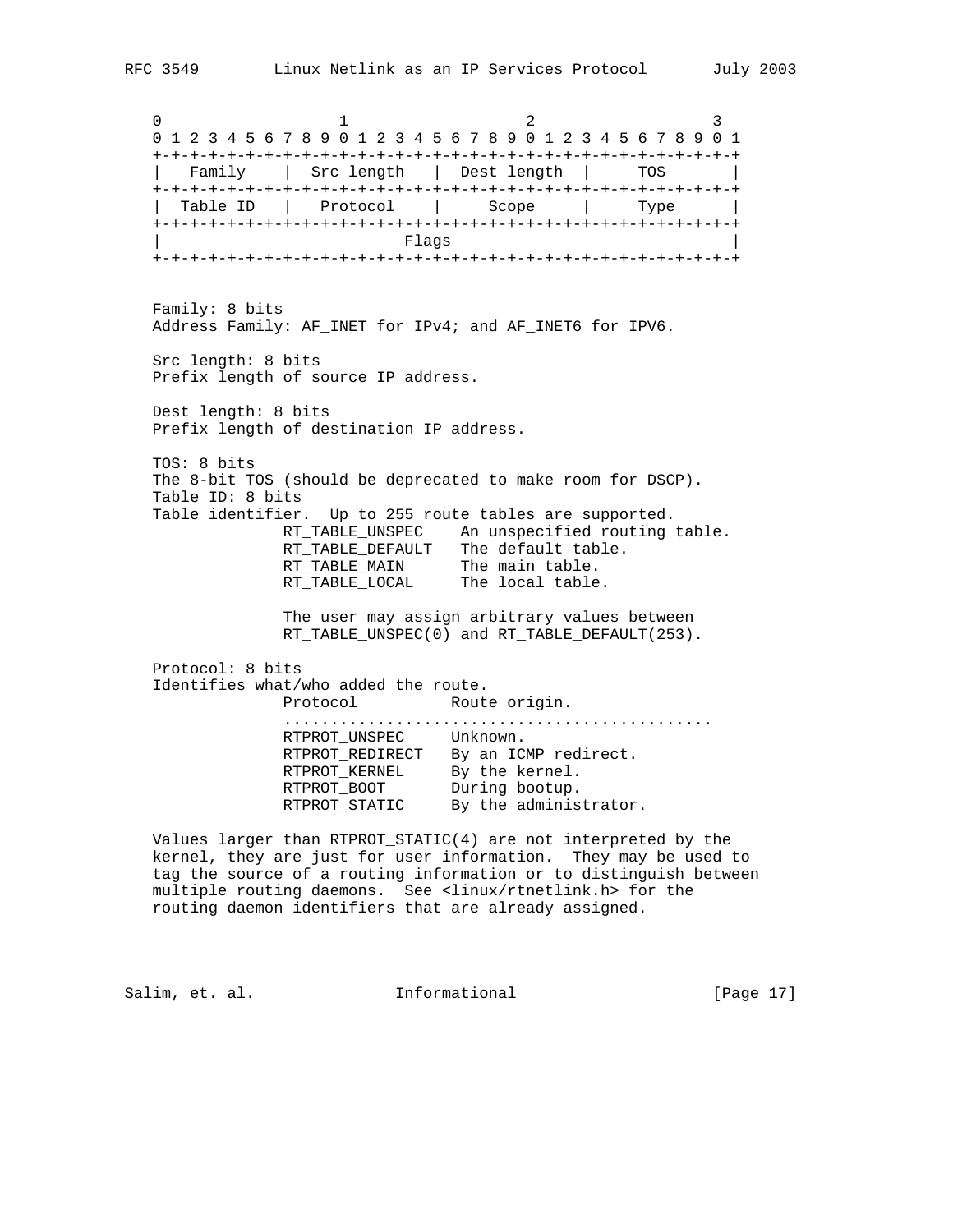Scope: 8 bits Route scope (valid distance to destination). RT\_SCOPE\_UNIVERSE Global route. RT\_SCOPE\_SITE 1nterior route in the local autonomous system. RT\_SCOPE\_LINK Route on this link. RT\_SCOPE\_HOST Route on the local host. RT\_SCOPE\_NOWHERE Destination does not exist.

 The values between RT\_SCOPE\_UNIVERSE(0) and RT\_SCOPE\_SITE(200) are available to the user.

 Type: 8 bits The type of route.

| Route type Description  |                                                                                                                                                                                         |
|-------------------------|-----------------------------------------------------------------------------------------------------------------------------------------------------------------------------------------|
| RTN_UNSPEC<br>RTN LOCAL | Unknown route.<br>RTN_UNICAST A gateway or direct route.<br>A local interface route.                                                                                                    |
| RTN BROADCAST           | A local broadcast route<br>(sent as a broadcast).                                                                                                                                       |
| RTN ANYCAST             | An anycast route.                                                                                                                                                                       |
| RTN MULTICAST           | A multicast route.                                                                                                                                                                      |
| RTN BLACKHOLE           | A silent packet dropping route.                                                                                                                                                         |
| RTN UNREACHABLE         | An unreachable destination.<br>Packets dropped and host<br>unreachable ICMPs are sent to the<br>originator.                                                                             |
| RTN PROHIBIT            | A packet rejection route. Packets<br>are dropped and communication<br>prohibited ICMPs are sent to the<br>originator.                                                                   |
| RTN THROW               | When used with policy routing,<br>continue routing lookup in another<br>table. Under normal routing,<br>packets are dropped and net<br>unreachable ICMPs are sent to the<br>originator. |
| RTN NAT                 | A network address translation<br>rule.                                                                                                                                                  |
| RTN XRESOLVE            | Refer to an external resolver (not<br>implemented).                                                                                                                                     |

Salim, et. al. 10. Informational [Page 18]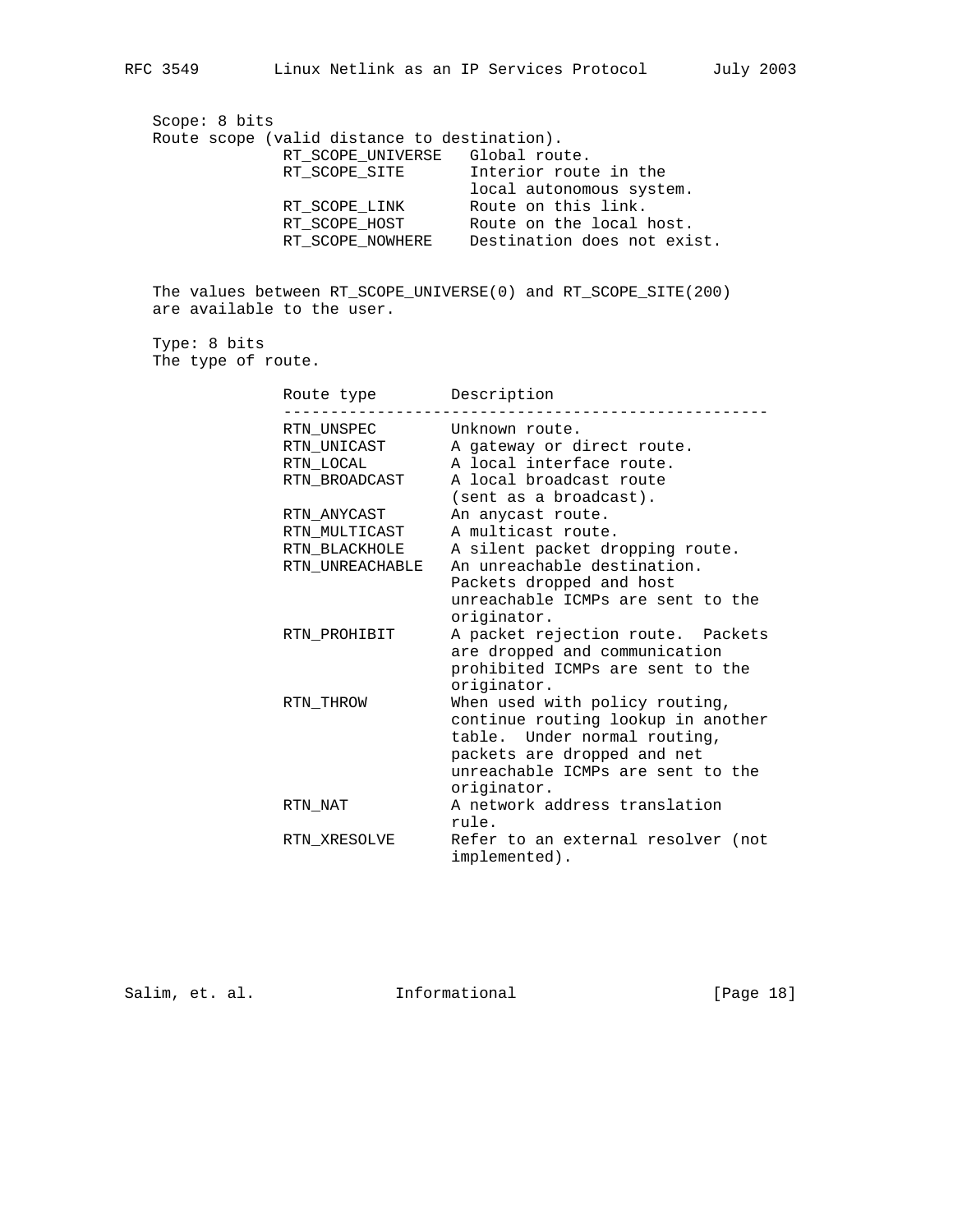| Flags: 32 bits |                                        |                                                                                                         |
|----------------|----------------------------------------|---------------------------------------------------------------------------------------------------------|
|                | Further qualify the route.             |                                                                                                         |
|                | RTM F NOTIFY                           | If the route changes, notify the<br>user.                                                               |
|                | RTM F CLONED                           | Route is cloned from another route.                                                                     |
|                | RTM F EQUALIZE                         | Allow randomization of next hop<br>path in multi-path routing<br>(currently not implemented).           |
|                | Attributes applicable to this service: |                                                                                                         |
|                | Attribute Description                  |                                                                                                         |
|                | RTA UNSPEC lanored.                    |                                                                                                         |
|                | RTA DST                                | Protocol address for route                                                                              |
|                |                                        | destination address.                                                                                    |
|                | RTA SRC                                | Protocol address for route source<br>address.                                                           |
|                | RTA IIF                                | Input interface index.                                                                                  |
|                | RTA_OIF                                | Output interface index.                                                                                 |
|                | RTA GATEWAY                            | Protocol address for the gateway of<br>the route                                                        |
|                | RTA PRIORITY                           | Priority of route.                                                                                      |
|                | RTA PREFSRC                            | Preferred source address in cases<br>where more than one source address<br>could be used.               |
|                | RTA METRICS                            | Route metrics attributed to route<br>and associated protocols (e.g.,<br>RTT, initial TCP window, etc.). |
|                | RTA MULTIPATH                          | Multipath route next hop's<br>attributes.                                                               |
|                | RTA PROTOINFO                          | Firewall based policy routing<br>attribute.                                                             |
|                | RTA FLOW                               | Route realm.                                                                                            |
|                | RTA CACHEINFO                          | Cached route information.                                                                               |

 Additional Netlink message types applicable to this service: RTM\_NEWROUTE, RTM\_DELROUTE, and RTM\_GETROUTE

Salim, et. al. 1nformational 1917 [Page 19]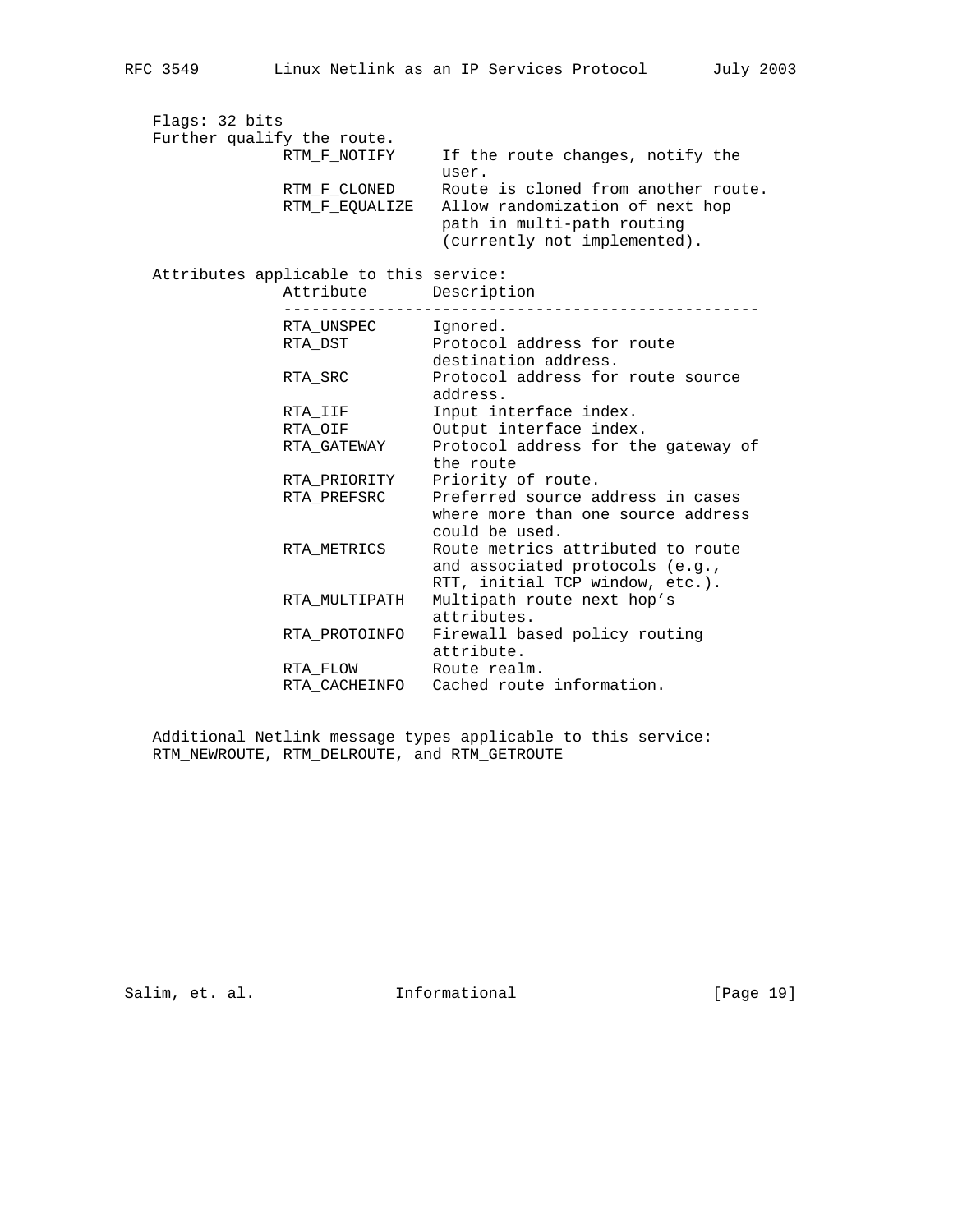# 3.1.2. Neighbor Setup Service Module

 This service provides the ability to add, remove, or receive information about a neighbor table entry (e.g., an ARP entry or an IPv4 neighbor solicitation, etc.). The service message template is shown below.

0  $1$  2 3 0 1 2 3 4 5 6 7 8 9 0 1 2 3 4 5 6 7 8 9 0 1 2 3 4 5 6 7 8 9 0 1 +-+-+-+-+-+-+-+-+-+-+-+-+-+-+-+-+-+-+-+-+-+-+-+-+-+-+-+-+-+-+-+ | Family | Reserved1 | Reserved2 | +-+-+-+-+-+-+-+-+-+-+-+-+-+-+-+-+-+-+-+-+-+-+-+-+-+-+-+-+-+-+-+ Interface Index +-+-+-+-+-+-+-+-+-+-+-+-+-+-+-+-+-+-+-+-+-+-+-+-+-+-+-+-+-+-+-+ | State | Flags | Type | +-+-+-+-+-+-+-+-+-+-+-+-+-+-+-+-+-+-+-+-+-+-+-+-+-+-+-+-+-+-+-+ Family: 8 bits Address Family: AF\_INET for IPv4; and AF\_INET6 for IPV6. Interface Index: 32 bits The unique interface index. State: 16 bits A bitmask of the following states: NUD\_INCOMPLETE Still attempting to resolve. NUD\_REACHABLE A confirmed working cache entry NUD\_STALE an expired cache entry. NUD\_DELAY Neighbor no longer reachable. Traffic sent, waiting for confirmation. NUD\_PROBE A cache entry that is currently being re-solicited. NUD\_FAILED An invalid cache entry. NUD\_NOARP A device which does not do neighbor discovery (ARP). NUD\_PERMANENT A static entry. Flags: 8 bits NTF\_PROXY A proxy ARP entry. NTF\_ROUTER An IPv6 router.

Salim, et. al. 10. Informational 1. [Page 20]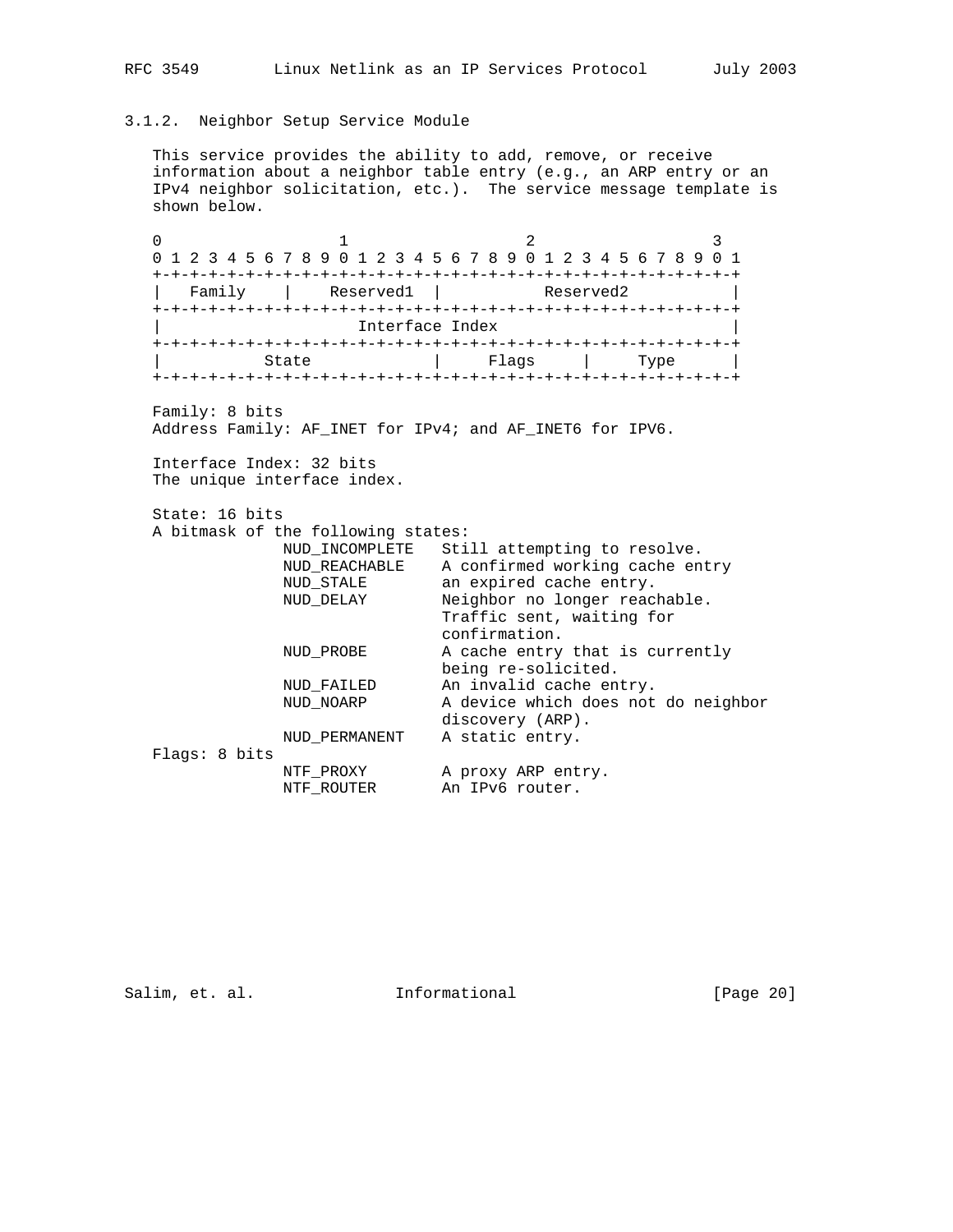Attributes applicable to this service:

| A neighbour cache network.  |
|-----------------------------|
| layer destination address   |
| A neighbor cache link layer |
|                             |
|                             |
|                             |

 Additional Netlink message types applicable to this service: RTM\_NEWNEIGH, RTM\_DELNEIGH, and RTM\_GETNEIGH.

## 3.1.3. Traffic Control Service

 This service provides the ability to provision, query or listen to events under the auspices of traffic control. These include queuing disciplines, (schedulers and queue treatment algorithms -- e.g., priority-based scheduler or the RED algorithm) and classifiers. Linux Traffic Control Service is very flexible and allows for hierarchical cascading of the different blocks for traffic resource sharing.



 The above diagram shows an example of the Egress TC block. We try to be very brief here. For more information, please refer to [11]. A packet first goes through a filter that is used to identify a class to which the packet may belong. A class is essentially a terminal

Salim, et. al. 1nformational [Page 21]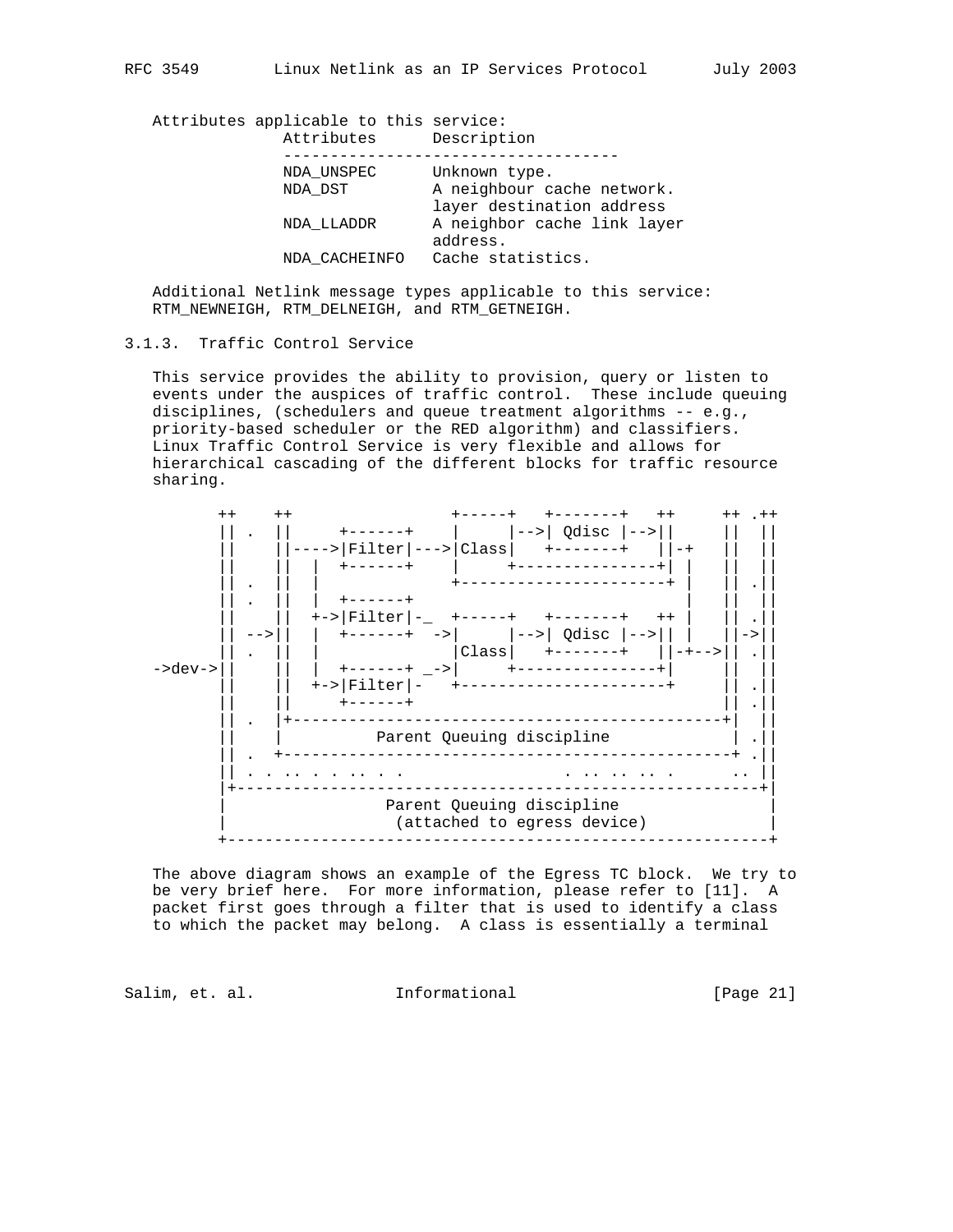queuing discipline and has a queue associated with it. The queue may be subject to a simple algorithm, like FIFO, or a more complex one, like RED or a token bucket. The outermost queuing discipline, which is referred to as the parent is typically associated with a scheduler. Within this scheduler hierarchy, however, may be other scheduling algorithms, making the Linux Egress TC very flexible.

 The service message template that makes this possible is shown below. This template is used in both the ingress and the egress queuing disciplines (refer to the egress traffic control model in the FE model section). Each of the specific components of the model has unique attributes that describe it best. The common attributes are described below.

|                                  | 0 1 2 3 4 5 6 7 8 9 0 1 2 3 4 5 6 7 8 9 0 1 2 3 4 5 6 7 8 9 |                                |  |  |  |  |  |  |  |  |  |  |  |  |
|----------------------------------|-------------------------------------------------------------|--------------------------------|--|--|--|--|--|--|--|--|--|--|--|--|
| -+-+-+-+                         |                                                             |                                |  |  |  |  |  |  |  |  |  |  |  |  |
| Family<br>Reserved1<br>Reserved2 |                                                             |                                |  |  |  |  |  |  |  |  |  |  |  |  |
|                                  |                                                             |                                |  |  |  |  |  |  |  |  |  |  |  |  |
| Interface Index                  |                                                             |                                |  |  |  |  |  |  |  |  |  |  |  |  |
|                                  |                                                             | +-+-+-+-+-+-+-+-+-+-+-+-+-+-+- |  |  |  |  |  |  |  |  |  |  |  |  |
|                                  |                                                             | Odisc handle                   |  |  |  |  |  |  |  |  |  |  |  |  |
|                                  |                                                             | +-+-+-+-+-+-+-+-+-+-+-+        |  |  |  |  |  |  |  |  |  |  |  |  |
|                                  | Parent Odisc                                                |                                |  |  |  |  |  |  |  |  |  |  |  |  |
|                                  |                                                             |                                |  |  |  |  |  |  |  |  |  |  |  |  |
|                                  |                                                             | TCM Info                       |  |  |  |  |  |  |  |  |  |  |  |  |
|                                  |                                                             | +-+-+-+-+-+-+-+-+-+-+          |  |  |  |  |  |  |  |  |  |  |  |  |

 Family: 8 bits Address Family: AF\_INET for IPv4; and AF\_INET6 for IPV6.

 Interface Index: 32 bits The unique interface index.

```
 Qdisc handle: 32 bits
Unique identifier for instance of queuing discipline. Typically,
this is split into major:minor of 16 bits each. The major number
would also be the major number of the parent of this instance.
```
 Parent Qdisc: 32 bits Used in hierarchical layering of queuing disciplines. If this value and the Qdisc handle are the same and equal to TC\_H\_ROOT, then the defined qdisc is the top most layer known as the root qdisc.

 TCM Info: 32 bits Set by the FE to 1 typically, except when the Qdisc instance is in use, in which case it is set to imply a reference count. From the CPC towards the direction of the FEC, this is typically set to 0

Salim, et. al. 10. Informational 1. [Page 22]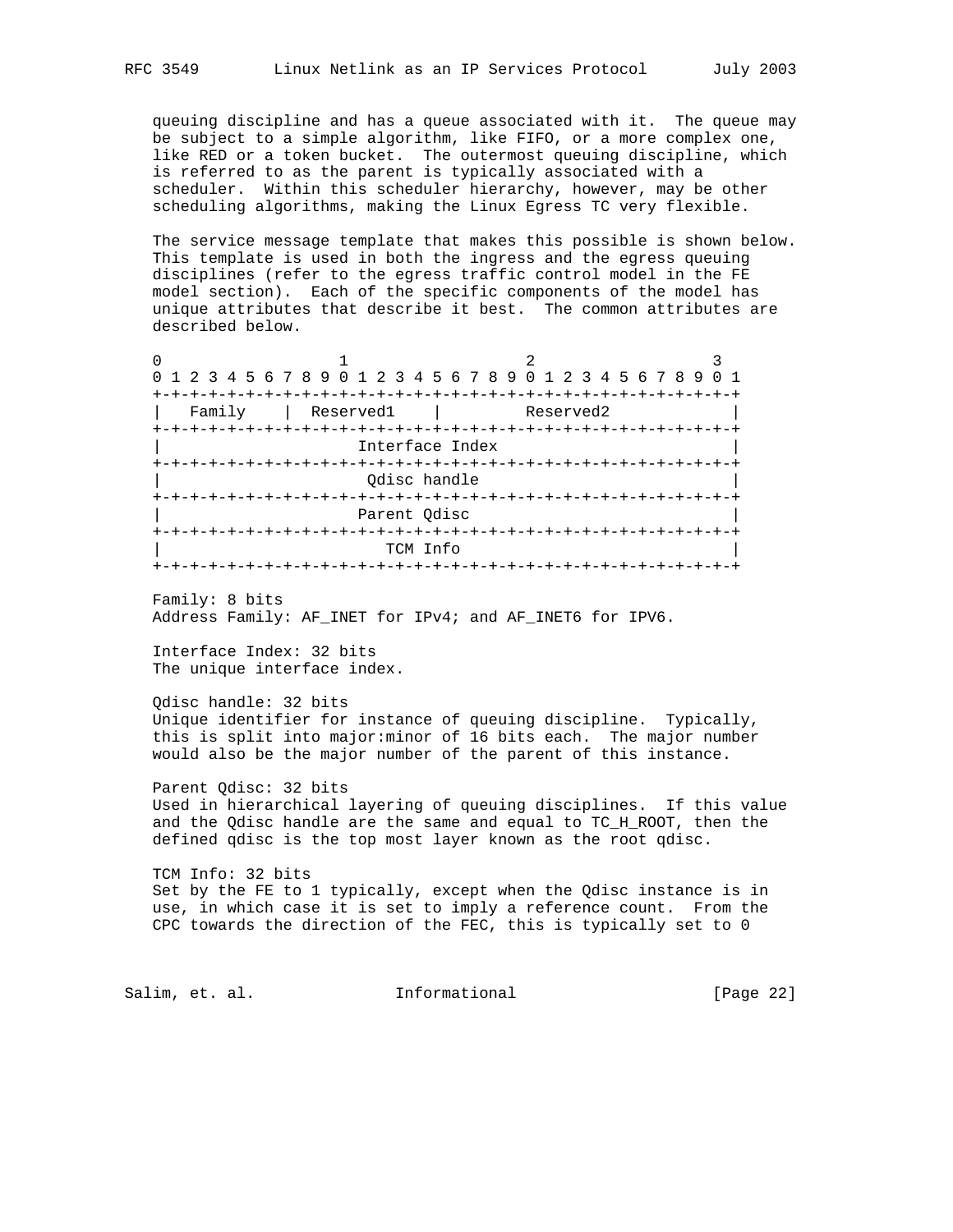except when used in the context of filters. In that case, this 32 bit field is split into a 16-bit priority field and 16-bit protocol field. The protocol is defined in kernel source <include/linux/if\_ether.h>, however, the most commonly used one is ETH\_P\_IP (the IP protocol).

 The priority is used for conflict resolution when filters intersect in their expressions.

 Generic attributes applicable to this service: Attribute Description

| TCA KIND                  | Canonical name of FE component.                                |
|---------------------------|----------------------------------------------------------------|
| TCA STATS                 | Generic usage statistics of FEC                                |
| TCA RATE                  | rate estimator being attached to                               |
|                           | FEC. Takes snapshots of stats to                               |
|                           | compute rate.                                                  |
| TCA XSTATS<br>TCA OPTIONS | Specific statistics of FEC.<br>Nested FEC-specific attributes. |

 Appendix 3 has an example of configuring an FE component for a FIFO Qdisc.

 Additional Netlink message types applicable to this service: RTM\_NEWQDISC, RTM\_DELQDISC, RTM\_GETQDISC, RTM\_NEWTCLASS, RTM\_DELTCLASS, RTM\_GETTCLASS, RTM\_NEWTFILTER, RTM\_DELTFILTER, and RTM\_GETTFILTER.

3.2. IP Service NETLINK\_FIREWALL

 This service allows CPCs to receive, manipulate, and re-inject packets via the IPv4 firewall service modules in the FE. A firewall rule is first inserted to activate packet redirection. The CPC informs the FEC whether it would like to receive just the metadata on the packet or the actual data and, if the metadata is desired, what is the maximum data length to be redirected. The redirected packets are still stored in the FEC, waiting a verdict from the CPC. The verdict could constitute a simple accept or drop decision of the packet, in which case the verdict is imposed on the packet still sitting on the FEC. The verdict may also include a modified packet to be sent on as a replacement.

Salim, et. al. **Informational** [Page 23]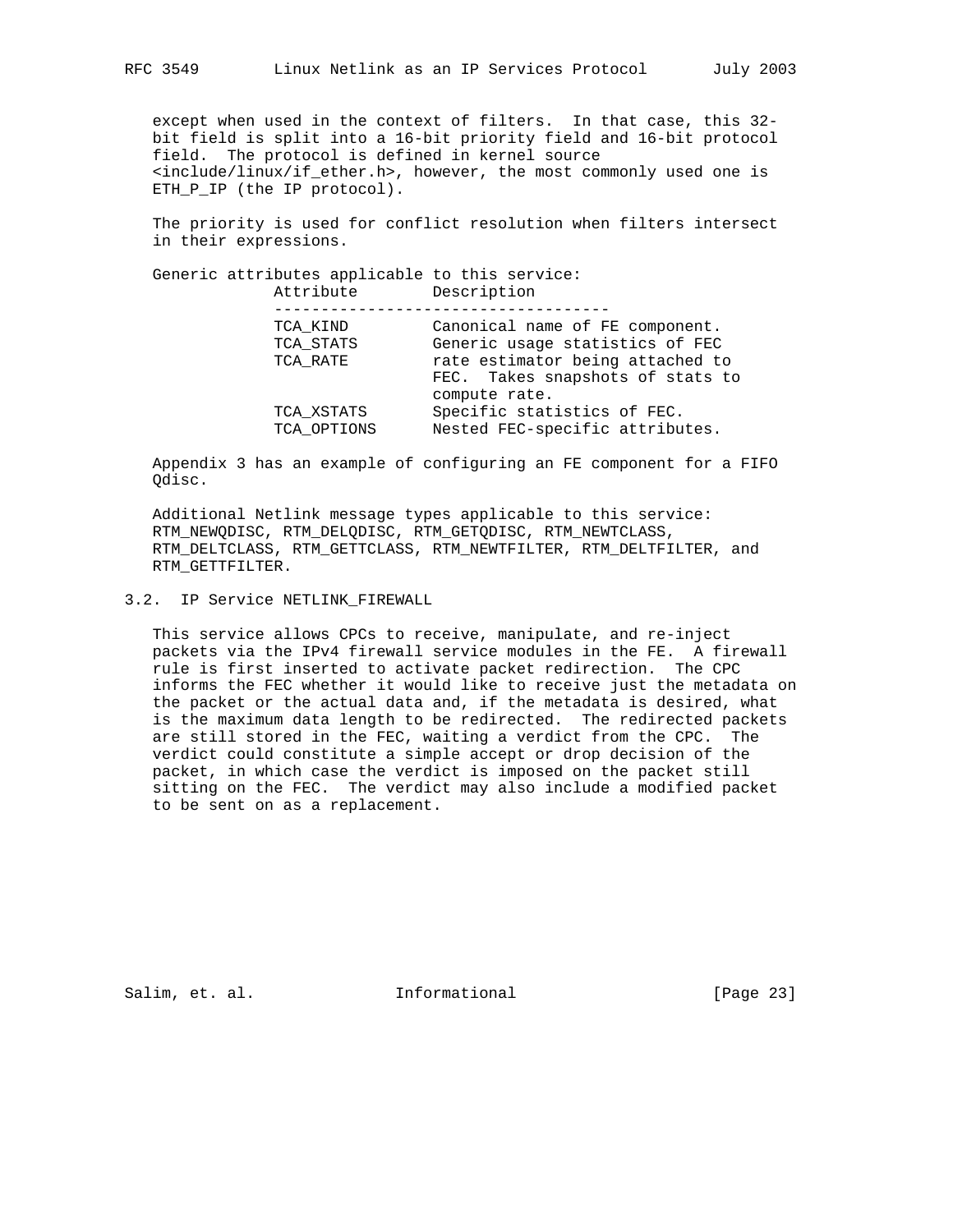Two types of messages exist that can be sent from CPC to FEC. These are: Mode messages and Verdict messages. Mode messages are sent immediately to the FEC to describe what the CPC would like to receive. Verdict messages are sent to the FEC after a decision has been made on the fate of a received packet. The formats are described below.

The mode message is described first.

0  $1$  2 3 0 1 2 3 4 5 6 7 8 9 0 1 2 3 4 5 6 7 8 9 0 1 2 3 4 5 6 7 8 9 0 1 +-+-+-+-+-+-+-+-+-+-+-+-+-+-+-+-+-+-+-+-+-+-+-+-+-+-+-+-+-+-+-+ | Mode | Reserved1 | Reserved2 | +-+-+-+-+-+-+-+-+-+-+-+-+-+-+-+-+-+-+-+-+-+-+-+-+-+-+-+-+-+-+-+ | Range | +-+-+-+-+-+-+-+-+-+-+-+-+-+-+-+-+-+-+-+-+-+-+-+-+-+-+-+-+-+-+-+

 Mode: 8 bits Control information on the packet to be sent to the CPC. The different types are:

> IPQ\_COPY\_META Copy only packet metadata to CPC. IPQ\_COPY\_PACKET Copy packet metadata and packet payloads to CPC.

 Range: 32 bits If IPQ\_COPY\_PACKET, this defines the maximum length to copy.

Salim, et. al. 1nformational [Page 24]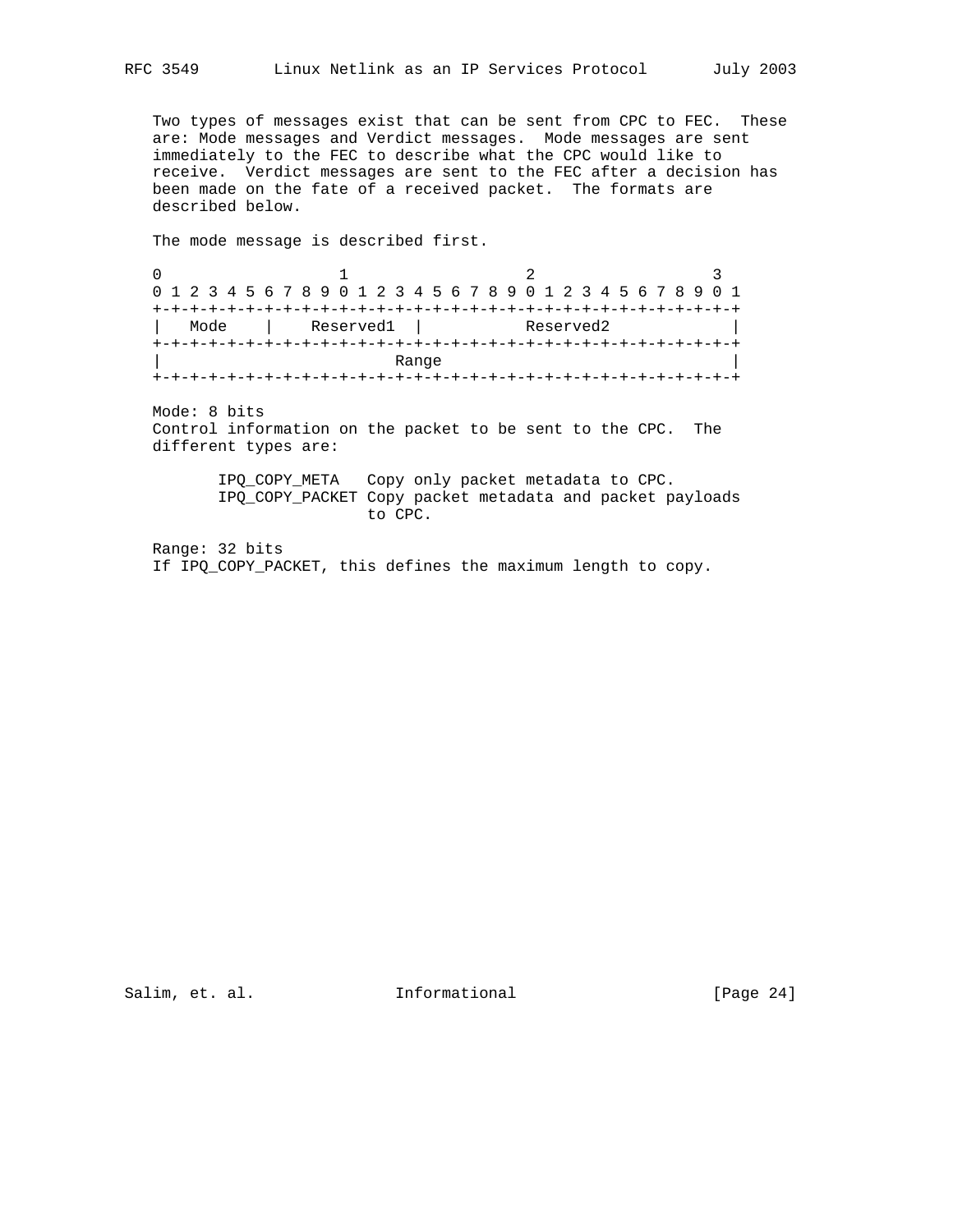A packet and associated metadata received from user space looks as follows.

0  $1$  2 3 0 1 2 3 4 5 6 7 8 9 0 1 2 3 4 5 6 7 8 9 0 1 2 3 4 5 6 7 8 9 0 1 +-+-+-+-+-+-+-+-+-+-+-+-+-+-+-+-+-+-+-+-+-+-+-+-+-+-+-+-+-+-+-+ Packet ID +-+-+-+-+-+-+-+-+-+-+-+-+-+-+-+-+-+-+-+-+-+-+-+-+-+-+-+-+-+-+-+ | Mark | Mark | Mark | Mark | Mark | Mark | Mark | Mark | Mark | Mark | Mark | Mark | Mark | Mark | Mark | Mar +-+-+-+-+-+-+-+-+-+-+-+-+-+-+-+-+-+-+-+-+-+-+-+-+-+-+-+-+-+-+-+ timestamp\_m +-+-+-+-+-+-+-+-+-+-+-+-+-+-+-+-+-+-+-+-+-+-+-+-+-+-+-+-+-+-+-+ timestamp\_u +-+-+-+-+-+-+-+-+-+-+-+-+-+-+-+-+-+-+-+-+-+-+-+-+-+-+-+-+-+-+-+ | hook | hook | hook | hook | hook | hook | hook | hook | hook | hook | hook | hook | hook | hook | hook | hook +-+-+-+-+-+-+-+-+-+-+-+-+-+-+-+-+-+-+-+-+-+-+-+-+-+-+-+-+-+-+-+ indev\_name +-+-+-+-+-+-+-+-+-+-+-+-+-+-+-+-+-+-+-+-+-+-+-+-+-+-+-+-+-+-+-+ outdev\_name +-+-+-+-+-+-+-+-+-+-+-+-+-+-+-+-+-+-+-+-+-+-+-+-+-+-+-+-+-+-+-+ hw\_protocol | hw\_type +-+-+-+-+-+-+-+-+-+-+-+-+-+-+-+-+-+-+-+-+-+-+-+-+-+-+-+-+-+-+-+ hw\_addrlen | Reserved +-+-+-+-+-+-+-+-+-+-+-+-+-+-+-+-+-+-+-+-+-+-+-+-+-+-+-+-+-+-+-+ hw\_addr +-+-+-+-+-+-+-+-+-+-+-+-+-+-+-+-+-+-+-+-+-+-+-+-+-+-+-+-+-+-+-+ data\_len +-+-+-+-+-+-+-+-+-+-+-+-+-+-+-+-+-+-+-+-+-+-+-+-+-+-+-+-+-+-+-+ Payload . . . +-+-+-+-+-+-+-+-+-+-+-+-+-+-+-+-+-+-+-+-+-+-+-+-+-+-+-+-+-+-+-+ Packet ID: 32 bits The unique packet identifier as passed to the CPC by the FEC. Mark: 32 bits The internal metadata value set to describe the rule in which the packet was picked. timestamp\_m: 32 bits Packet arrival time (seconds) timestamp\_u: 32 bits Packet arrival time (useconds in addition to the seconds in timestamp\_m) hook: 32 bits The firewall module from which the packet was picked.

Salim, et. al. 10. Informational 1999 [Page 25]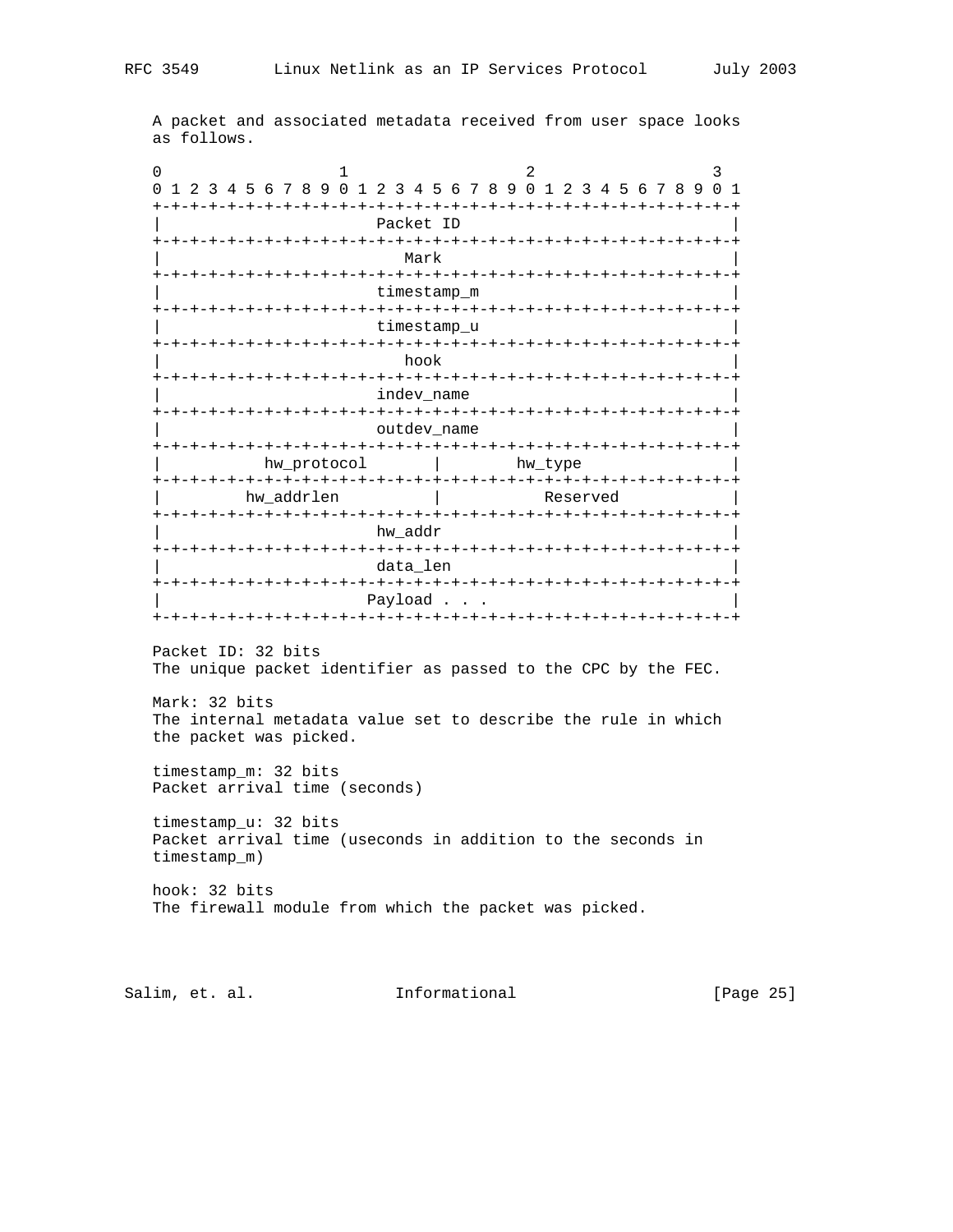indev\_name: 128 bits ASCII name of incoming interface.

 outdev\_name: 128 bits ASCII name of outgoing interface.

 hw\_protocol: 16 bits Hardware protocol, in network order.

 hw\_type: 16 bits Hardware type.

 hw\_addrlen: 8 bits Hardware address length.

 hw\_addr: 64 bits Hardware address.

 data\_len: 32 bits Length of packet data.

 Payload: size defined by data\_len The payload of the packet received.

The Verdict message format is as follows

| 0 1 2 3 4 5 6 7 8 9 0 1 2 3 4 5 6 7 8 9 0 1 2 3 4 5 6 7 8 9 |           |  |  |  |  |  |  |  |  |  |  |                        |  |  |  |  |  |  |  |  |  |  |  |  |  |                | 0 1 |  |
|-------------------------------------------------------------|-----------|--|--|--|--|--|--|--|--|--|--|------------------------|--|--|--|--|--|--|--|--|--|--|--|--|--|----------------|-----|--|
|                                                             |           |  |  |  |  |  |  |  |  |  |  |                        |  |  |  |  |  |  |  |  |  |  |  |  |  | +-+-+-+-+-+-+- |     |  |
|                                                             | Value     |  |  |  |  |  |  |  |  |  |  |                        |  |  |  |  |  |  |  |  |  |  |  |  |  |                |     |  |
|                                                             |           |  |  |  |  |  |  |  |  |  |  |                        |  |  |  |  |  |  |  |  |  |  |  |  |  |                |     |  |
|                                                             | Packet ID |  |  |  |  |  |  |  |  |  |  |                        |  |  |  |  |  |  |  |  |  |  |  |  |  |                |     |  |
|                                                             |           |  |  |  |  |  |  |  |  |  |  | -+-+-+-+-+-+-+-+-+-+-+ |  |  |  |  |  |  |  |  |  |  |  |  |  |                |     |  |
|                                                             |           |  |  |  |  |  |  |  |  |  |  | Data Length            |  |  |  |  |  |  |  |  |  |  |  |  |  |                |     |  |
|                                                             |           |  |  |  |  |  |  |  |  |  |  |                        |  |  |  |  |  |  |  |  |  |  |  |  |  |                |     |  |
|                                                             |           |  |  |  |  |  |  |  |  |  |  | Payload                |  |  |  |  |  |  |  |  |  |  |  |  |  |                |     |  |
|                                                             |           |  |  |  |  |  |  |  |  |  |  |                        |  |  |  |  |  |  |  |  |  |  |  |  |  |                |     |  |

Value: 32 bits

 This is the verdict to be imposed on the packet still sitting in the FEC. Verdicts could be:

> NF\_ACCEPT Accept the packet and let it continue its traversal. NF\_DROP Drop the packet.

Salim, et. al. 1nformational [Page 26]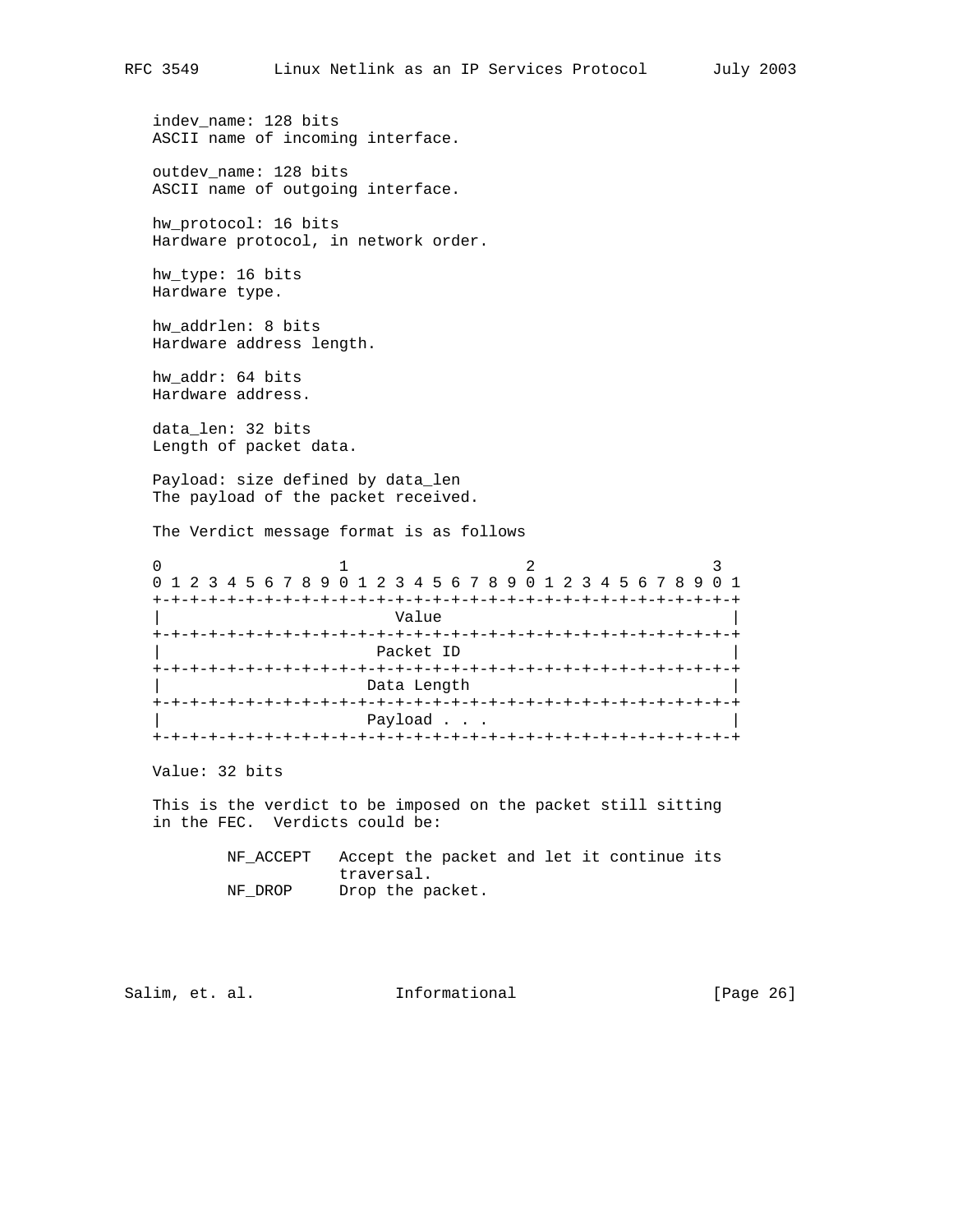Packet ID: 32 bits The packet identifier as passed to the CPC by the FEC.

 Data Length: 32 bits The data length of the modified packet (in bytes). If you don't modify the packet just set it to 0.

 Payload: Size as defined by the Data Length field.

3.3. IP Service NETLINK\_ARPD

 This service is used by CPCs for managing the neighbor table in the FE. The message format used between the FEC and CPC is described in the section on the Neighbor Setup Service Module.

 The CPC service is expected to participate in neighbor solicitation protocol(s).

 A neighbor message of type RTM\_NEWNEIGH is sent towards the CPC by the FE to inform the CPC of changes that might have happened on that neighbor's entry (e.g., a neighbor being perceived as unreachable).

 RTM\_GETNEIGH is used to solicit the CPC for information on a specific neighbor.

- 4. References
- 4.1. Normative References
	- [1] Braden, R., Clark, D. and S. Shenker, "Integrated Services in the Internet Architecture: an Overview", RFC 1633, June 1994.
	- [2] Baker, F., "Requirements for IP Version 4 Routers", RFC 1812, June 1995.
	- [3] Blake, S., Black, D., Carlson, M., Davies, E, Wang, Z. and W. Weiss, "An Architecture for Differentiated Services", RFC 2475, December 1998.
	- [4] Durham, D., Boyle, J., Cohen, R., Herzog, S., Rajan, R. and A. Sastry, "The COPS (Common Open Policy Service) Protocol", RFC 2748, January 2000.
	- [5] Moy, J., "OSPF Version 2", STD 54, RFC 2328, April 1998.
	- [6] Case, J., Fedor, M., Schoffstall, M. and C. Davin, "Simple Network Management Protocol (SNMP)", STD 15, RFC 1157, May 1990.

Salim, et. al. 10. Informational 1. [Page 27]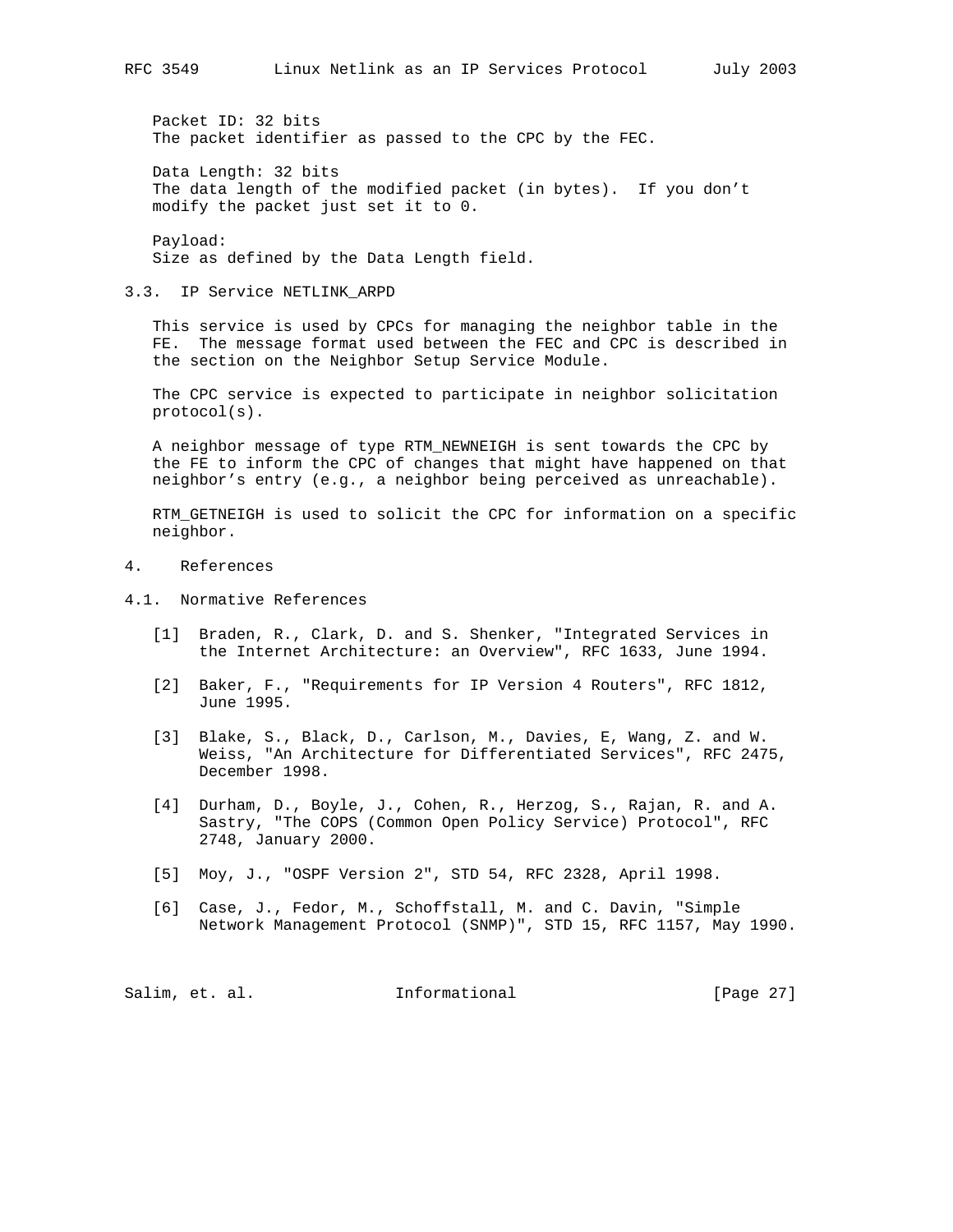- [7] Andersson, L., Doolan, P., Feldman, N., Fredette, A. and B. Thomas, "LDP Specification", RFC 3036, January 2001.
- [8] Bernet, Y., Blake, S., Grossman, D. and A. Smith, "An Informal Management Model for DiffServ Routers", RFC 3290, May 2002.
- 4.2. Informative References
	- [9] G. R. Wright, W. Richard Stevens. "TCP/IP Illustrated Volume 2, Chapter 20", June 1995.
	- [10] http://www.netfilter.org
	- [11] http://diffserv.sourceforge.net
- 5. Security Considerations

 Netlink lives in a trusted environment of a single host separated by kernel and user space. Linux capabilities ensure that only someone with CAP\_NET\_ADMIN capability (typically, the root user) is allowed to open sockets.

- 6. Acknowledgements
	- 1) Andi Kleen, for man pages on netlink and rtnetlink.
	- 2) Alexey Kuznetsov is credited for extending Netlink to the IP service delivery model. The original Netlink character device was written by Alan Cox.
	- 3) Jeremy Ethridge for taking the role of someone who did not understand Netlink and reviewing the document to make sure that it made sense.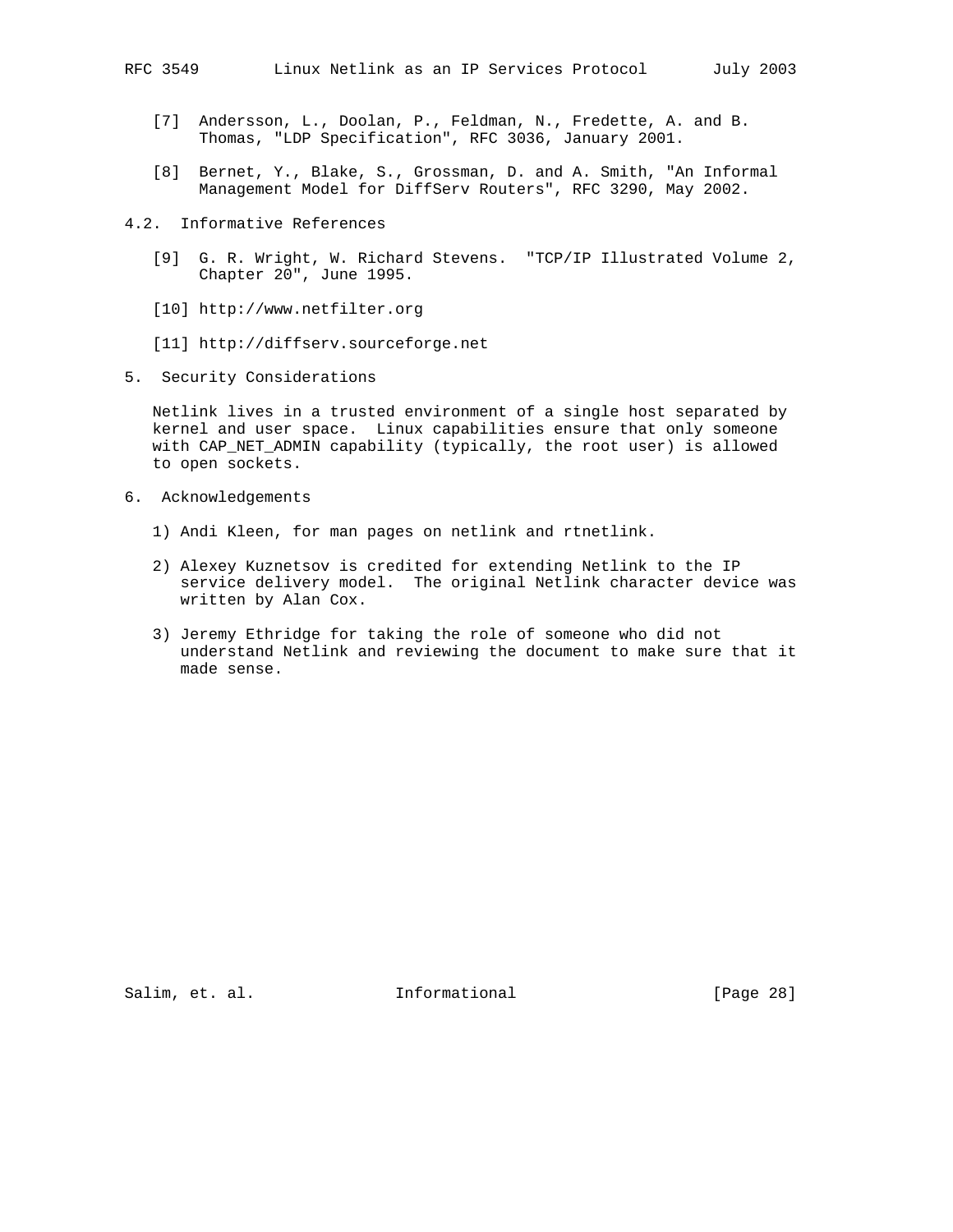Appendix 1: Sample Service Hierarchy

 In the diagram below we show a simple IP service, foo, and the interaction it has between CP and FE components for the service (labels 1-3).

 The diagram is also used to demonstrate CP<->FE addressing. In this section, we illustrate only the addressing semantics. In Appendix 2, the diagram is referenced again to define the protocol interaction between service foo's CPC and FEC (labels 4-10).



 The control plane protocol for IP service foo does the following to connect to its FE counterpart. The steps below are also numbered above in the diagram.

 1) Connect to the IP service foo through a socket connect. A typical connection would be via a call to: socket(AF\_NETLINK, SOCK\_RAW, NETLINK\_FOO).

Salim, et. al. 10. Informational 1. [Page 29]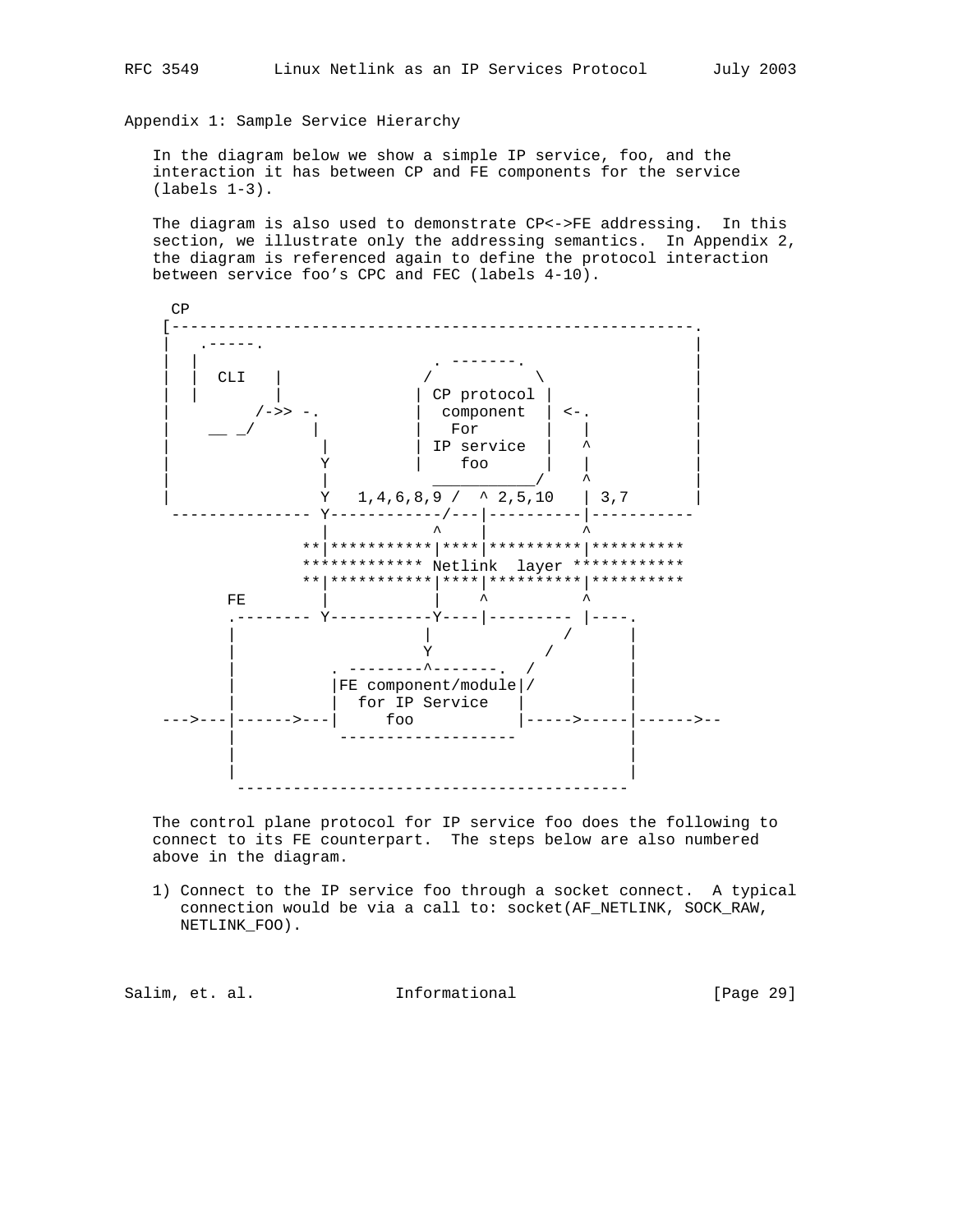- 2) Bind to listen to specific asynchronous events for service foo.
- 3) Bind to listen to specific asynchronous FE events.

Appendix 2: Sample Protocol for the Foo IP Service

 Our example IP service foo is used again to demonstrate how one can deploy a simple IP service control using Netlink.

These steps are continued from Appendix 1 (hence the numbering).

- 4) Query for current config of FE component.
- 5) Receive response to (4) via channel on (3).
- 6) Query for current state of IP service foo.
- 7) Receive response to (6) via channel on (2).
- 8) Register the protocol-specific packets you would like the FE to forward to you.
- 9) Send service-specific foo commands and receive responses for them, if needed.

Appendix 2a: Interacting with Other IP services

 The diagram in Appendix 1 shows another control component configuring the same service. In this case, it is a proprietary Command Line Interface. The CLI may or may not be using the Netlink protocol to communicate to the foo component. If the CLI issues commands that will affect the policy of the FEC for service foo then, then the foo CPC is notified. It could then make algorithmic decisions based on this input. For example, if an FE allowed another service to delete policies installed by a different service and a policy that foo installed was deleted by service bar, there might be a need to propagate this to all the peers of service foo.

Salim, et. al. 1nformational [Page 30]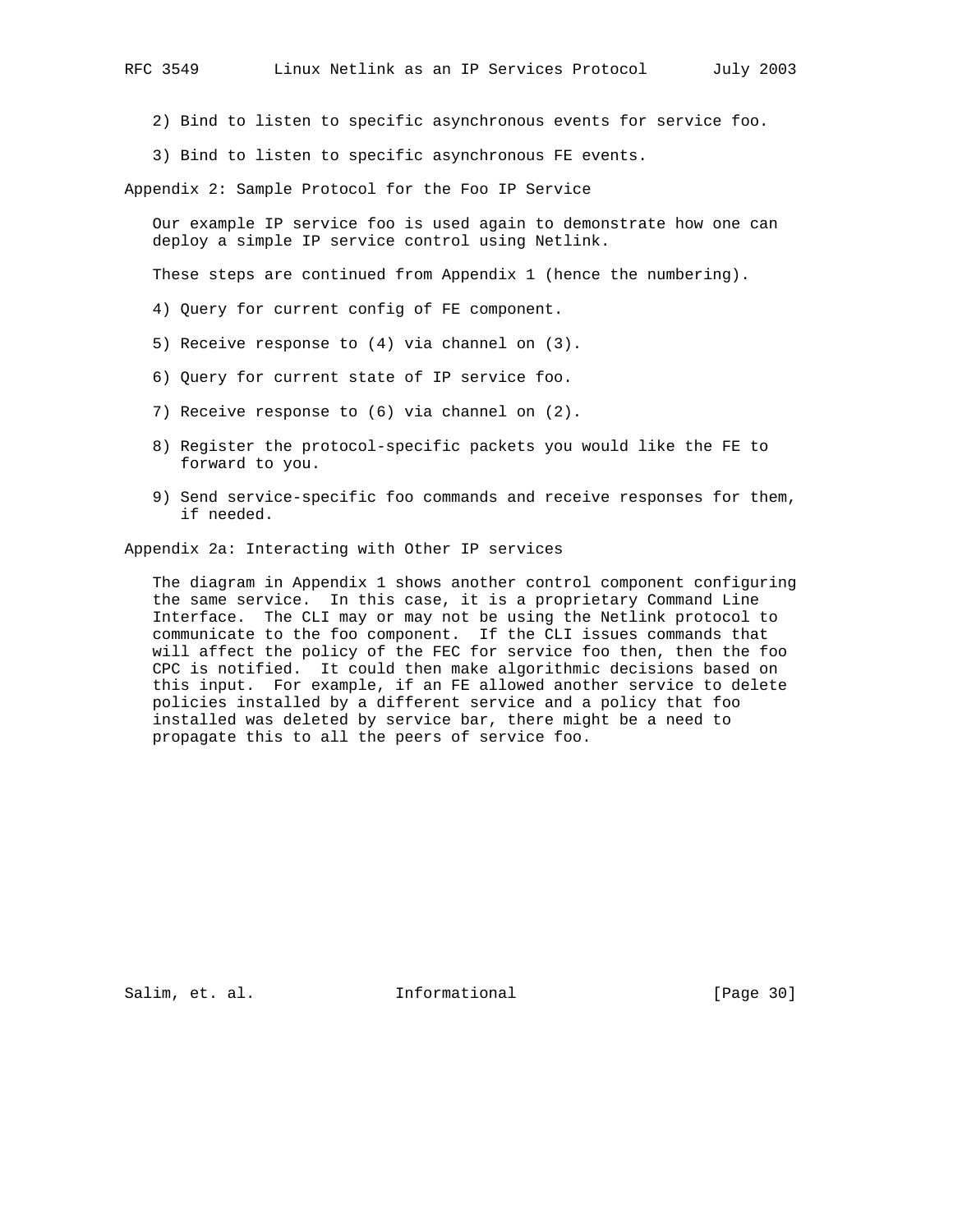## Appendix 3: Examples

 In this example, we show a simple configuration Netlink message sent from a TC CPC to an egress TC FIFO queue. This queue algorithm is based on packet counting and drops packets when the limit exceeds 100 packets. We assume that the queue is in a hierarchical setup with a parent 100:0 and a classid of 100:1 and that it is to be installed on a device with an ifindex of 4.

| 1 2 3 4 5 6 7 8 9 0 1 2 3 4 5 6 7 8 9 0 1 2 3 4 5 6 7 8 9 0 1        |                                    |                                                    |  |  |                                   |  |  |  |  |  |  |  |
|----------------------------------------------------------------------|------------------------------------|----------------------------------------------------|--|--|-----------------------------------|--|--|--|--|--|--|--|
| -+-+-+-+-+-+                                                         | Length (52)                        | -+-+-+-+-+-+-+-+-+-+-+-+-+-                        |  |  |                                   |  |  |  |  |  |  |  |
| Type (RTM_NEWQDISC)                                                  |                                    | Flags (NLM F EXCL<br>NLM_F_CREATE   NLM_F_REQUEST) |  |  |                                   |  |  |  |  |  |  |  |
|                                                                      | Sequence Number (arbitrary number) |                                                    |  |  |                                   |  |  |  |  |  |  |  |
|                                                                      | Process ID (0)                     |                                                    |  |  |                                   |  |  |  |  |  |  |  |
| Family(AF INET)<br>Reserved1                                         |                                    |                                                    |  |  | Reserved1                         |  |  |  |  |  |  |  |
| Interface Index (4)                                                  |                                    |                                                    |  |  |                                   |  |  |  |  |  |  |  |
|                                                                      | Odisc handle (0x1000001)           |                                                    |  |  |                                   |  |  |  |  |  |  |  |
| Parent Odisc (0x1000000)                                             |                                    |                                                    |  |  |                                   |  |  |  |  |  |  |  |
|                                                                      | TCM Info (0)                       |                                                    |  |  |                                   |  |  |  |  |  |  |  |
| Type (TCA KIND)                                                      |                                    |                                                    |  |  | Length(4)                         |  |  |  |  |  |  |  |
|                                                                      | Value ("pfifo")                    |                                                    |  |  |                                   |  |  |  |  |  |  |  |
| -+-+-+-+-+-+-+-+-+-+-+-+<br>-+-+-+-+-+-+-+-+-+<br>Type (TCA OPTIONS) |                                    |                                                    |  |  | -+-+-+-+-+-+-+-+-+-+<br>Length(4) |  |  |  |  |  |  |  |
|                                                                      | Value (limit=100)                  |                                                    |  |  |                                   |  |  |  |  |  |  |  |
| -+-+-+-+-+-+-+-+-+-+-+                                               |                                    |                                                    |  |  |                                   |  |  |  |  |  |  |  |

Salim, et. al. 10. Informational [Page 31]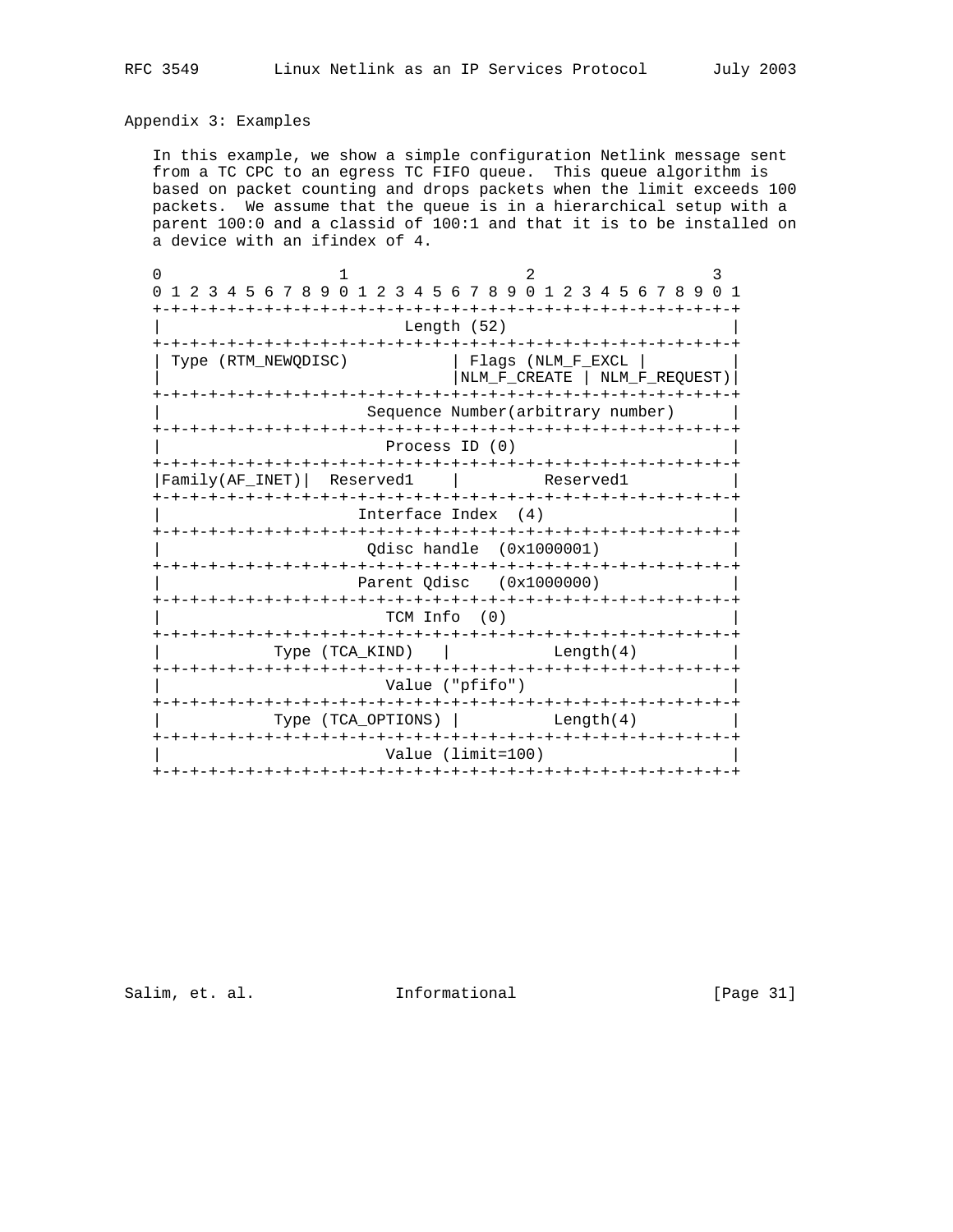Authors' Addresses Jamal Hadi Salim Znyx Networks Ottawa, Ontario Canada EMail: hadi@znyx.com Hormuzd M Khosravi Intel 2111 N.E. 25th Avenue JF3-206 Hillsboro OR 97124-5961 USA Phone: +1 503 264 0334 EMail: hormuzd.m.khosravi@intel.com Andi Kleen SuSE Stahlgruberring 28 81829 Muenchen Germany EMail: ak@suse.de Alexey Kuznetsov INR/Swsoft Moscow Russia

EMail: kuznet@ms2.inr.ac.ru

Salim, et. al. 1nformational [Page 32]